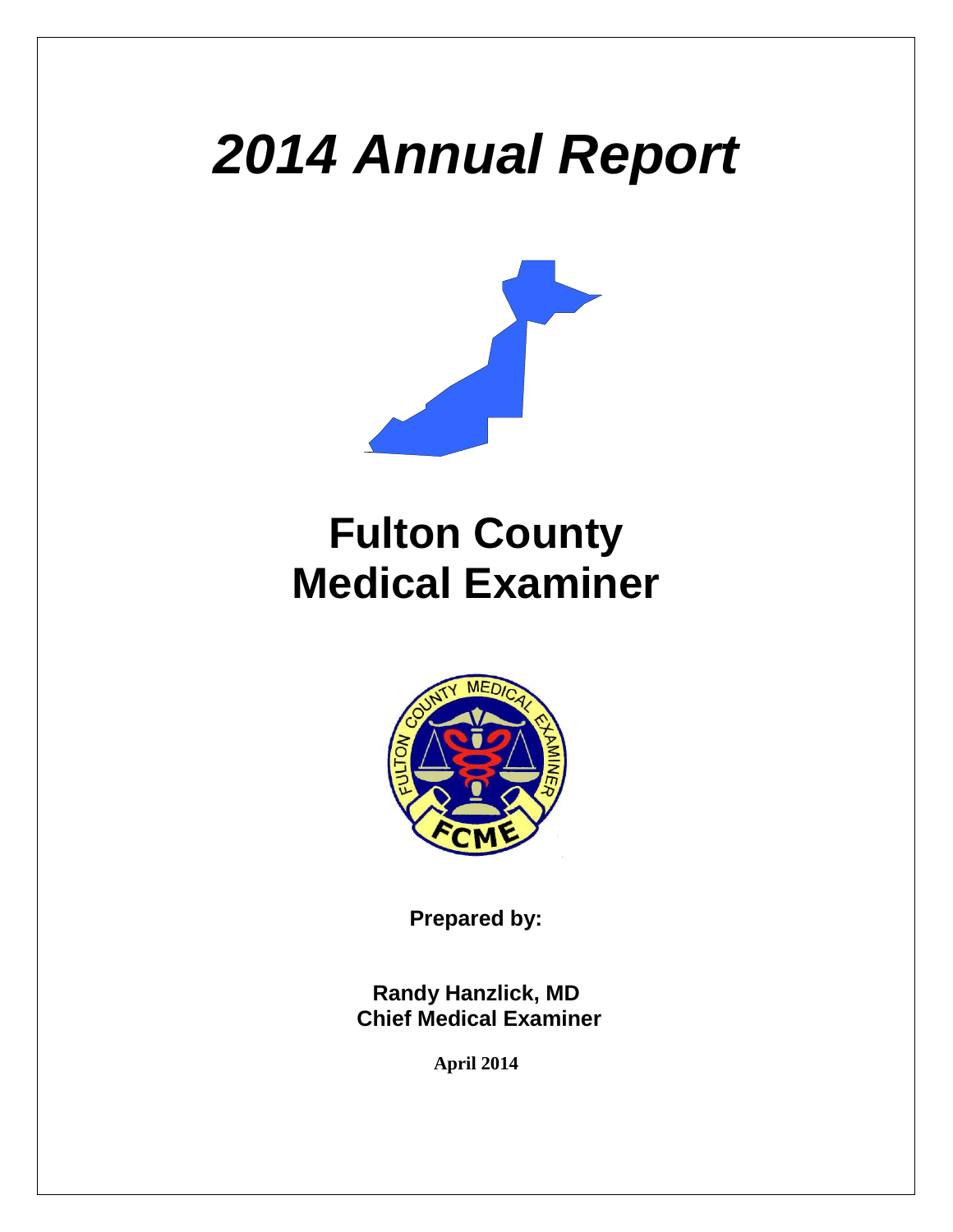#### **Preface**

This Annual Report would not be possible without the dedication and professionalism of the employees who worked for the Fulton County Medical Examiner in Atlanta, Georgia during the time period covered by this report. They are:

#### *Administrative and Support Personnel*

John M. Cross, Chief Administrative and Investigative Officer Paul Desamours, Operations Manager Barbara Pringle-Smalls, Administrative Coordinator Simone Murphy, Medicolegal Transcriptionist Lynnette Redding, Medicolegal Transcriptionist Karleshia Bentley, Records and Documents Supervisor Tia Baynes, Customer Service Sharon Cooper, Customer Service Shirley Gleaton, Administrative Assistant

#### *Medical Examiners*

Randy Hanzlick, MD, Chief Medical Examiner Michele T. Stauffenberg, MD, Deputy Chief Medical Examiner Michael M. Heninger, MD, Associate Medical Examiner Karen E. Sullivan, MD, Associate Medical Examiner Melissa A. Pasquale, MD, Associate Medical Examiner

#### *Investigative Staff*

Mark Guilbeau, PhD, Senior ME Investigator/Forensic Anthropologist Tami Sedivy-Schroder, Senior ME Investigator Mike Alsip, ME Investigator Mary Beth Hauptle, DDS, ME Investigator, Forensic Odontologist Betty Honey, ME Investigator Mark Ruffin, ME Investigator Jon Hager, ME Investigator Laura Salm, ME Investigator Dumonder "Reda" Dawson, ME Investigator Clinton Harbin, ME Investigator James Bartlett, ME Investigator

#### *Forensic Technical Support*

Charles Love, Forensic Technician Supervisor Angie McCray, Forensic Technician Assistant Supervisor Carlos Evans, Forensic Technician Assistant Supervisor Kathy Robinson, Forensic Technician Chefrene Gory, Forensic Technician/Medicolegal Photographer Filomena Fernandes, Forensic Technician Glenda Washington, Forensic Histologist Mary Burgess, Medicolegal Photographer Artemus Barnes, Forensic Technician Monica Melchor, Morgue Attendant Candice Dalton, Forensic Technician Steve Moore, Forensic Technician/Photographer

#### *Facility Assistant* Walter Williams

Without the above individuals, quality investigation of deaths in Fulton County would not occur, and neither would professional communication with the many agencies and members of the public who are impacted when a death occurs. These employees also care for and maintain a modern facility in which death investigations may be professionally conducted with respect for the dead and at which members of the public, legal, and law enforcement communities can effectively conduct their business.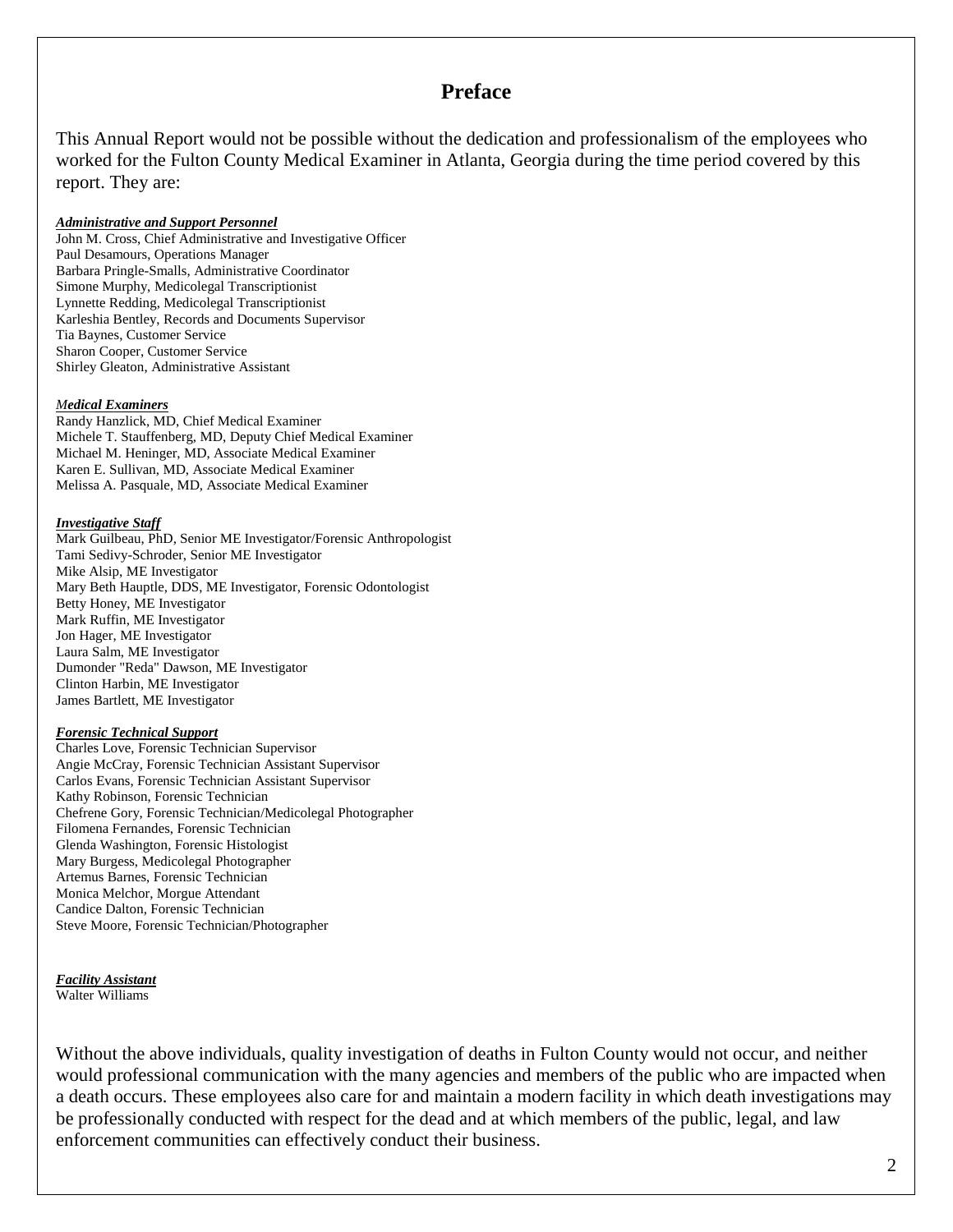I thank the Fulton County Medical Examiner employees— each and every one— for their dedication, excellence, and professional quality death investigations conducted for the citizens of Fulton County. We are proud to be a death investigation center fully accredited by the National Association of Medical Examiners, and one which also has a fully-accredited forensic pathology fellowship training program for physician pathologists.

It is hoped that the information in this report may be useful to public health, public safety, and other policy and program planners who strive to improve the safety and quality of life. Additional data may be available for specialized studies that go beyond the general data presented in this report.

The medical examiner's office and its personnel "speak for the dead" and our office is a place where "death delights to serve the living." It is with a true sense of civic duty and public service that we conduct our death investigations for the community.

It is now 2015 and this Annual report is for calendar year 2014. It is not uncommon for some death cases to take many months to finalize because of extensive testing or the need for investigative information that takes time to obtain. The Report itself takes time to prepare, and must be done while we carry on our usual activities and death investigations, which also take the time of our staff.

Randy Hanzlick, MD Chief Medical Examiner April 8, 2015



The Fulton County Medical Examiner's Center (Opened April 199) 430 Pryor Street SW, Atlanta, GA 30312 Phone 404-613-4400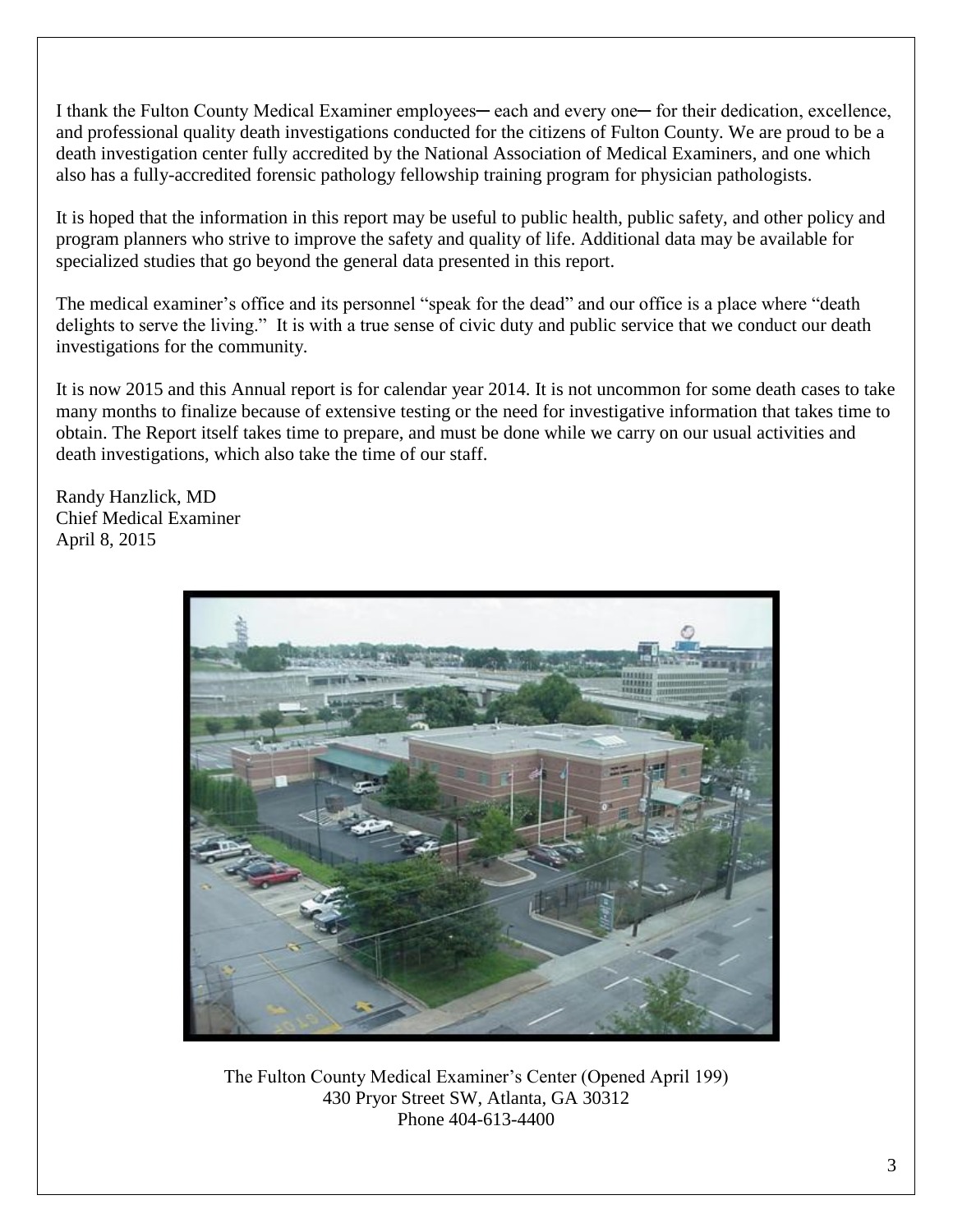## **TABLE OF CONTENTS**

| Preface $\ldots$ $\ldots$ $\ldots$ $\ldots$ $\ldots$ $\ldots$ $\ldots$ $\ldots$ $\ldots$ $\ldots$ $\ldots$ $\ldots$ $\ldots$ $\ldots$ $\ldots$ $\ldots$ $\ldots$ $\ldots$ |     |
|---------------------------------------------------------------------------------------------------------------------------------------------------------------------------|-----|
|                                                                                                                                                                           | 5   |
|                                                                                                                                                                           | 8   |
|                                                                                                                                                                           |     |
|                                                                                                                                                                           | 11  |
|                                                                                                                                                                           | 12  |
|                                                                                                                                                                           | 14  |
|                                                                                                                                                                           | 15  |
|                                                                                                                                                                           | -16 |
|                                                                                                                                                                           |     |
|                                                                                                                                                                           |     |
|                                                                                                                                                                           |     |

NOTE: Rather than providing large numbers of Tables, Graphs, and Figures, data are presented with overall summary tables. These lists can be used to identify data which may be of interest for more in-depth study. More detailed data can be provided by FCME if release of such data is compliant with applicable laws, policies, and procedures.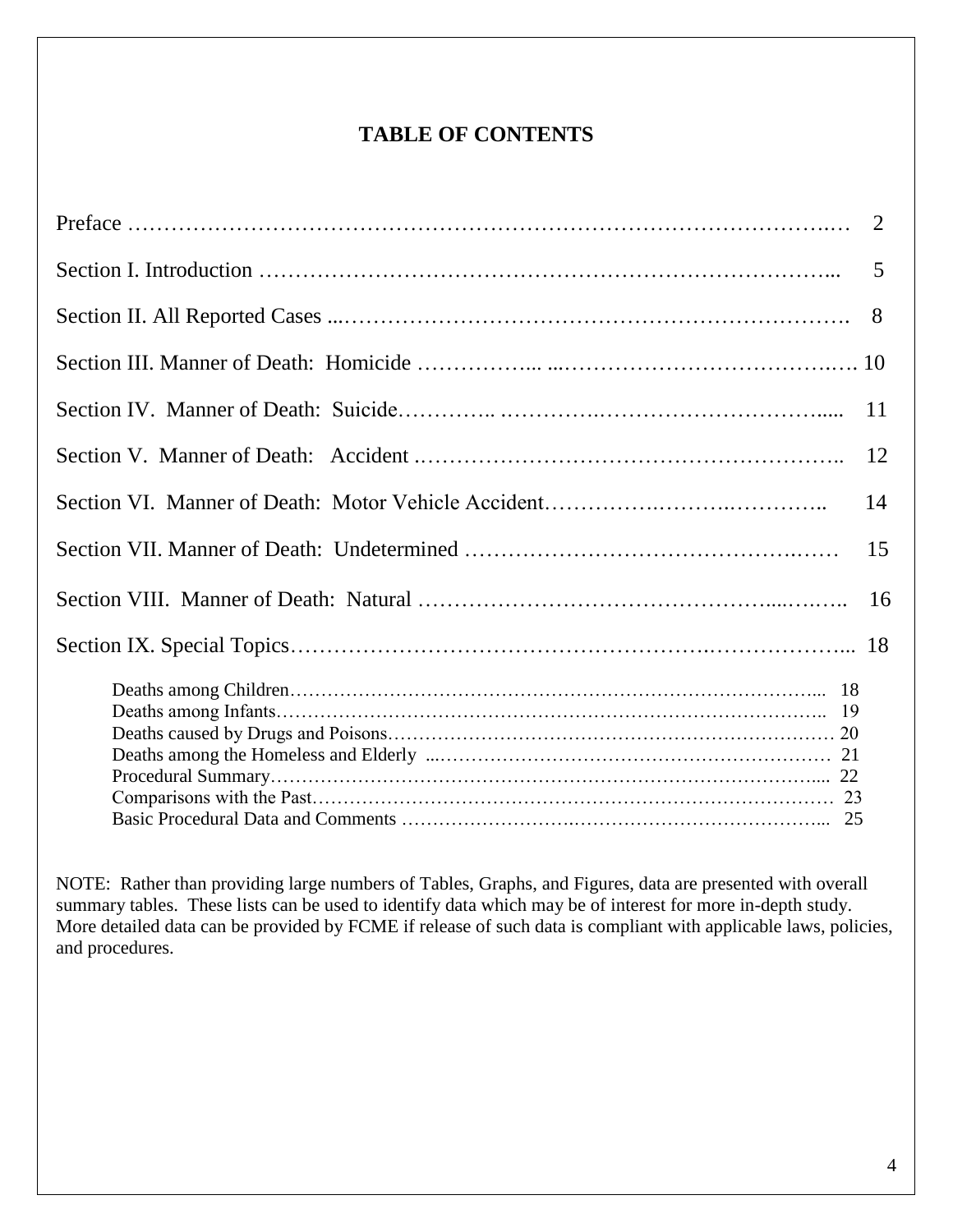# **SECTION I. INTRODUCTION**

The Fulton County Medical Examiner (FCME) serves all non-federal, incorporated and unincorporated areas within Fulton County. In 2013, these areas include nearly all of the City of Atlanta, Alpharetta, Chattahoochee Hills, College Park, East Point, Fairburn, Hapeville, Johns Creek, Milton, Mountain Park, Palmetto, Roswell, Sandy Springs, Union City, Unincorporated Fulton County, and other areas served by special law enforcement agencies such as MARTA and college police forces. The FCME does not serve the few areas of Federal property within the county such as the Federal Penitentiary which arranges for its own investigations. Some deaths occurring on state property are investigated by the GBI. Under the provisions of the Georgia Death Investigation Act, FCME investigates deaths that are suspected or known to have resulted from external causes such as injury or poisoning, and deaths that are sudden, unexpected, and not explained with a reasonable degree of medical probability. Other selected types of death are also investigated such as those occurring while a person is in custody of law enforcement agencies.

The County covers 529 square miles and has an estimated population of about 1 million. Countywide, the population is about 48.1% white, 44.6% black, 3% Asian, and 5.9% Hispanic/Latino.

The laws describing the duties of medical examiners in Georgia are contained mostly in Official Code of Georgia Annotated, Title 45, Chapter 16, The "Georgia Death Investigations Act." The types of death required to be reported to the medical examiner include:

- Violence (injury)
- Casualty (accident)
- Suicide
- Suddenly when in apparent good health
- When unattended by physician (no doctor who can sign the death certificate)
- Suspicious or unusual
- Children under 7 if death is unexpected or unexplained
- Executions pursuant to death penalty (these do not occur in Fulton County)
- Inmate of state hospital or state, county, or city penal institution
- Admitted to hospital unconscious and dying within 24 hours without regaining consciousness

Decisions about autopsies are not mandated and are left to the discretion of the medical examiner. As can be seen, the laws are general enough that jurisdiction may be accepted in a wide variety of cases that are not otherwise specified in law, such as sudden death while under anesthesia, which may be considered to be "sudden and unexpected" or "unusual."

When a death is reported to FCME, the case is either **accepted** (AJ) or **declined** (DJ). If a case is accepted, it means that the medical examiner will be signing the death certificate (certifying the death). A case is **declined**  for one of two reasons:

- The incidents leading to death did not occur in Fulton County
- The death need not have been reported and there is a physician who is willing to sign the death certificate.

A case is **accepted** if:

- It meets the criteria specified by law as described above, and
- The incident leading to death occurred in Fulton County, or
- If the place of incident or onset of fatal events is unknown, the death occurred or the dead body was found in Fulton County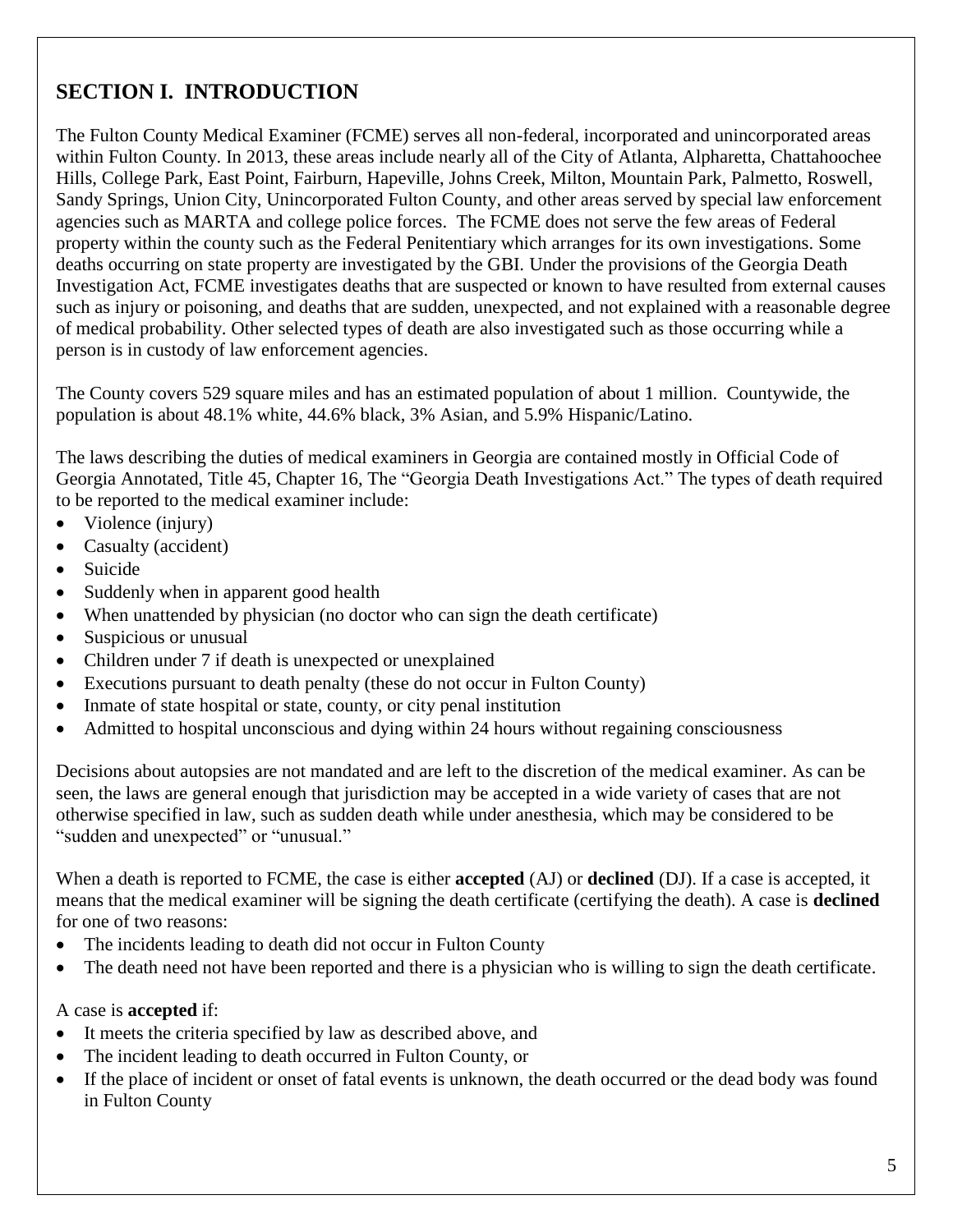The case medical examiner (forensic pathologist) generally uses one of four approaches to certify a death (obtain information to complete the death certificate):

- **Signout**. The death certificate is signed without examining the body.
- **View**. A cursory examination is performed to further evaluate the case and rule out trauma or the need for further in-depth examination. A few simple case notes may be prepared.
- **External examination**. Formal external examination with a dictated report of the examination, usually including toxicology or chemistry tests as well.
- **Autopsy**. Complete autopsy with dictated report. A **limited dissection** (partial autopsy) is sometimes performed if:

-there is expressed objection to autopsy or significant health or safety risks exist for staff, and, -a complete autopsy need not be performed.

There are basic general "rules" for classifying manner of death:

- **Natural** deaths are due solely or nearly totally to disease and/or the aging process**.**
- **Accident** applies when an injury or poisoning causes death and there is little or no evidence that the injury or poisoning occurred with intent to harm or cause death. In essence, the fatal outcome was unintentional.
- **Suicide** results from an injury or poisoning as a result of an intentional self-inflicted act committed to do self harm or cause the death of one's self.
- **Homicide** occurs when death results from a volitional act committed by another person to cause fear, harm, or death. Intent to cause death is a common element but is not required for classification as homicide (more below). It is to be emphasized that the classification of homicide for the purposes of death certification is a "neutral" term and neither indicates nor implies *criminal* intent, which remains a determination within the province of legal processes.
- **Undetermined** or "could not be determined" is a classification used when the information pointing to one manner of death is no more compelling than one or more other competing manners of death, in thorough consideration of all available information.

In general, when death involves a combination of natural processes and external factors, such as injury or poisoning, preference is given to the non-natural manner of death.

#### **Budget and Staff**

The current operating budget is about \$4 million for year 2014. The FCME staff consists of 36 employees including 5 full-time physician medical examiners, 11 investigators, 6 administrative support staff, 3 administrators, 10 forensic technicians and morgue support staff, and 1 facility support staff. We also have one forensic pathology fellowship training position funded by Emory University School of Medicine.

#### **General Response**

When a death is reported to FCME, the case is assigned a sequential case number. Basic information is obtained on all cases reported. Investigators, in consultation with the on-call medical examiner as needed, make decisions about whether the case should be accepted or declined, if death scene investigation is required, and whether or not the body need be transported to the Fulton County Medical Examiner's Center. The on-call medical examiner then makes decisions about the type of examination to be conducted and the extent of additional testing to be performed. Usually, bodies transported to FCME are returned to the family and funeral home within 24 hours or less if the body has been officially identified.

For further information about FCME, please see our website at **www.fultoncountyga.gov/fcme-home**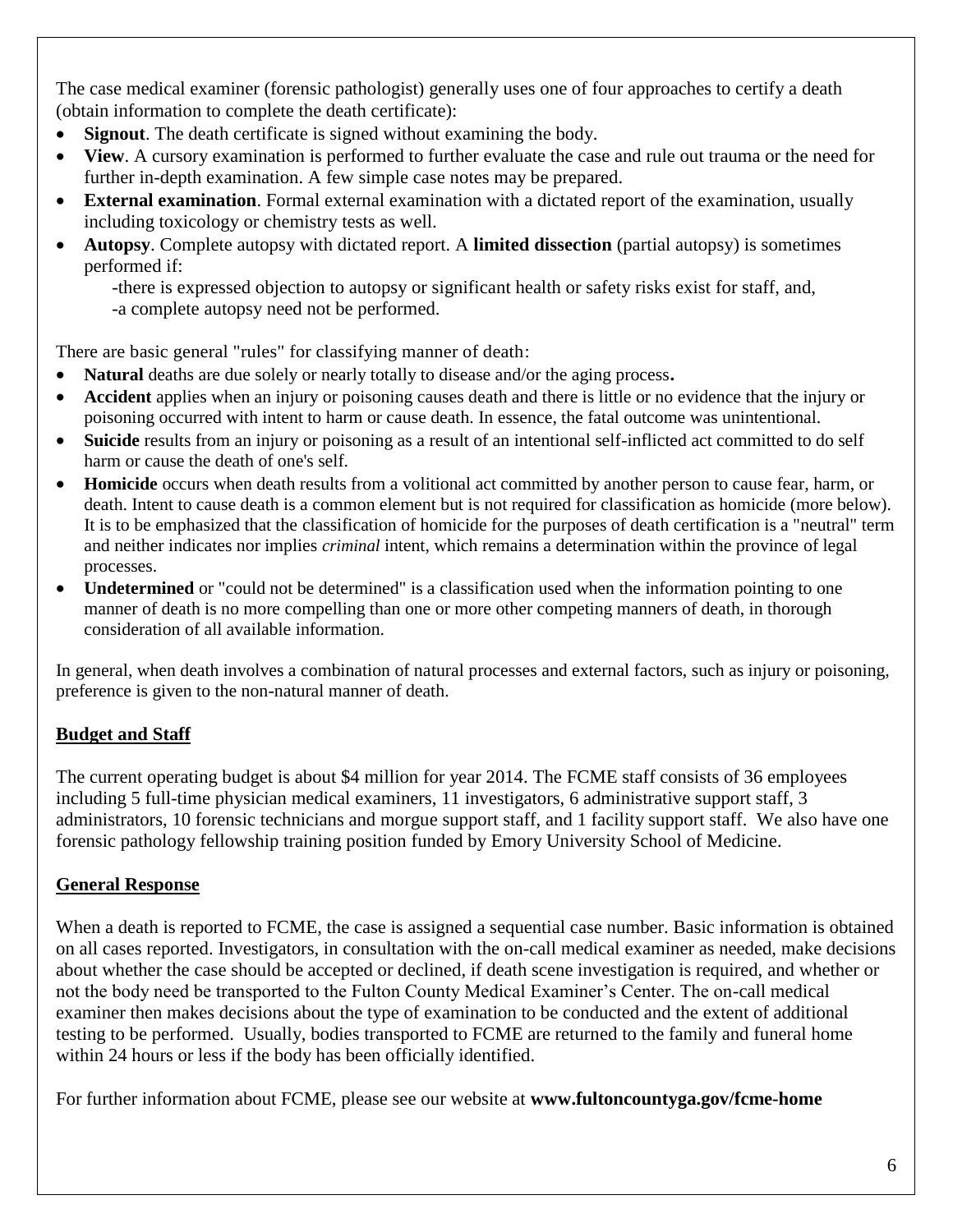For further information about medical examiners and death investigation, please see the website of the National Association of Medical Examiners at **www.TheNAME.org**

#### **Data Source and Analyses**

The data herein are derived from the HOMER (Holds Our Medical Examiner Records) Access database. In 2014, there were 2594 deaths reported to the office. Six of these records were non-human remains. Thus, after excluding these 6 records from data analysis, there were a total of 2588 unique human death cases for this report. The numbers in the tables below may not always add up to this figure due to absent demographic information, preventing the database from capturing an occasional case.

### **Race/Ethnicity Categories**

Categorizing Race/Ethnicity of decedents has become more difficult because of a growing mixed-race population and because of personal preferences in how Race/Ethnicity is reported by family members.

For our database purposes, we assign race as follows:

- $B =$  Black or African American
- $W =$  White/Caucasian
- $WH = White Hispanic/Latino$
- $BH = Black Hispanic/Latino$
- $H =$  Hispanic/Latino
- $AS =$  Asian (This includes Asian Indians)
- $PI =$  Pacific Islander
- $NA =$  Native American/Eskimo

Thus, for tabulation of Hispanic/Latino decedents, cases coded as WH, BH, or H would be used.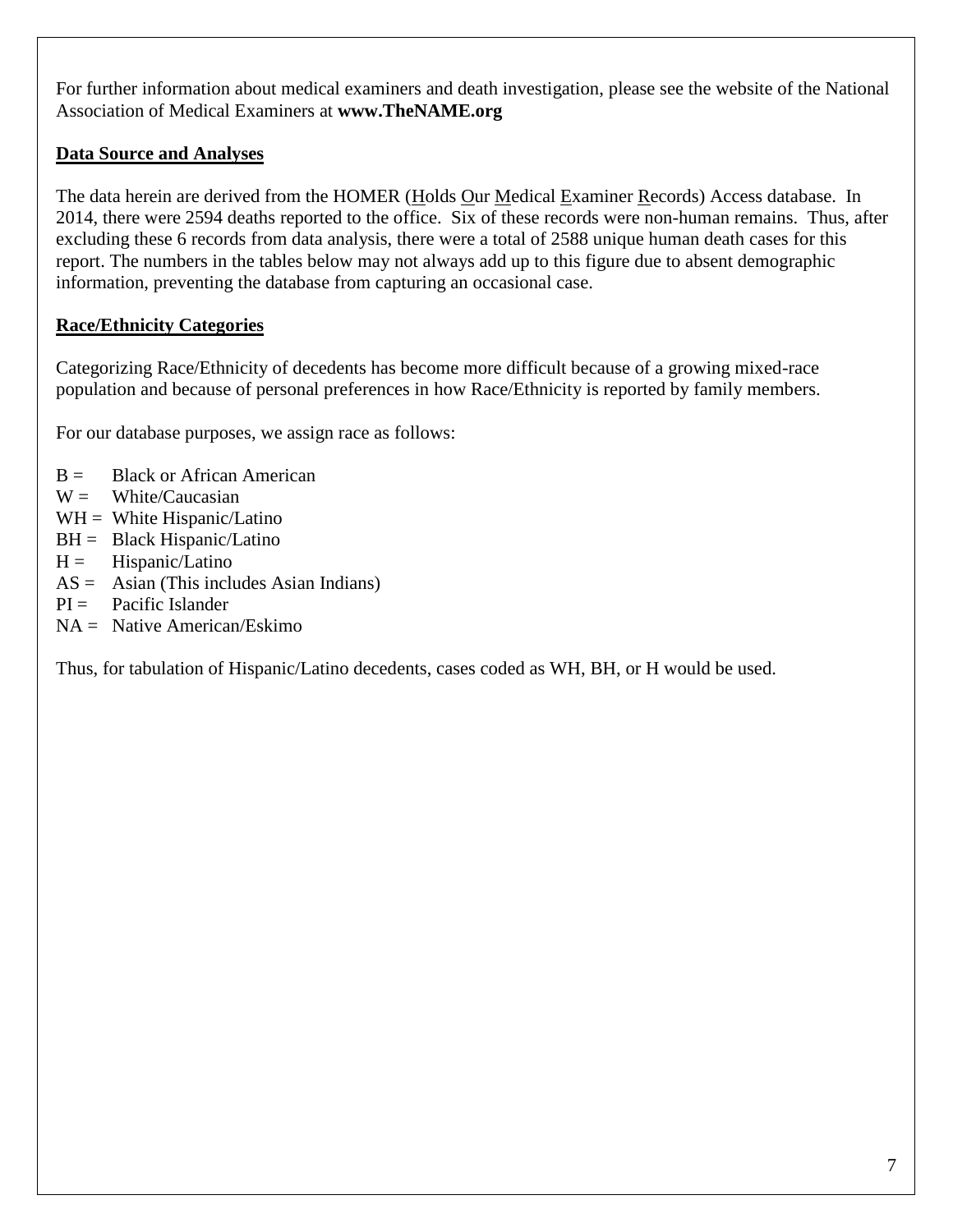## **SECTION II. ALL REPORTED CASES**

| <b>Jurisdiction</b> | <b>Manner of Death</b>   | <b>Frequency</b> | <b>Percent</b> |
|---------------------|--------------------------|------------------|----------------|
|                     | <b>ACCIDENT</b>          |                  |                |
| A.I                 | (Not Traffic Fatalities) | 332              | 12.8           |
|                     | <b>ACCIDENT</b>          |                  |                |
|                     | Traffic Fatalities)      | 101              | 3.9            |
|                     | <b>HOMICIDE</b>          | 154              | 5.9            |
|                     | NATURAL                  | 860              | 33.2           |
|                     | <b>SUICIDE</b>           | 106              | 4.0            |
|                     | <b>UNDETERMINED</b>      | 30               | 1.1            |
|                     | $Total =$                | 1583             | 61.2           |
|                     |                          |                  |                |
| DJ                  |                          | 1005             | 38.8           |
| AJ                  |                          | 1583             | 61.2           |
| <b>TOTAL</b>        |                          | 2588             | 100.0          |

*Table 1. Number of cases Accepted (AJ) and Declined (DJ) by Manner of death (n=2,588)*

*Table 2. Manner of death by Procedure, cross-tabulated for Accepted (Certified) Cases only (n=1,583)*

|                     |         | Total            |         |      |      |
|---------------------|---------|------------------|---------|------|------|
| <b>MANNER</b>       | Autopsy | External PM Exam | Signout | View |      |
| ACCIDENT*           | 259     | 31               | 41      |      | 332  |
| ACCIDENT (T)**      | 94      |                  | 5       |      | 101  |
| <b>HOMICIDE</b>     | 151     |                  |         |      | 154  |
| NATURAL***          | 387     | 282              | 69      | 122  | 860  |
| <b>SUICIDE</b>      | 105     |                  |         |      | 106  |
| <b>UNDETERMINED</b> | 28      |                  |         |      | 30   |
| $Total =$           | 1024    | 316              | 119     | 124  | 1583 |

\* Non Traffic-related accidents

\*\* Traffic-related accidents, includes 1 Limited Examination

\*\*\* Includes 2 Limited Examinations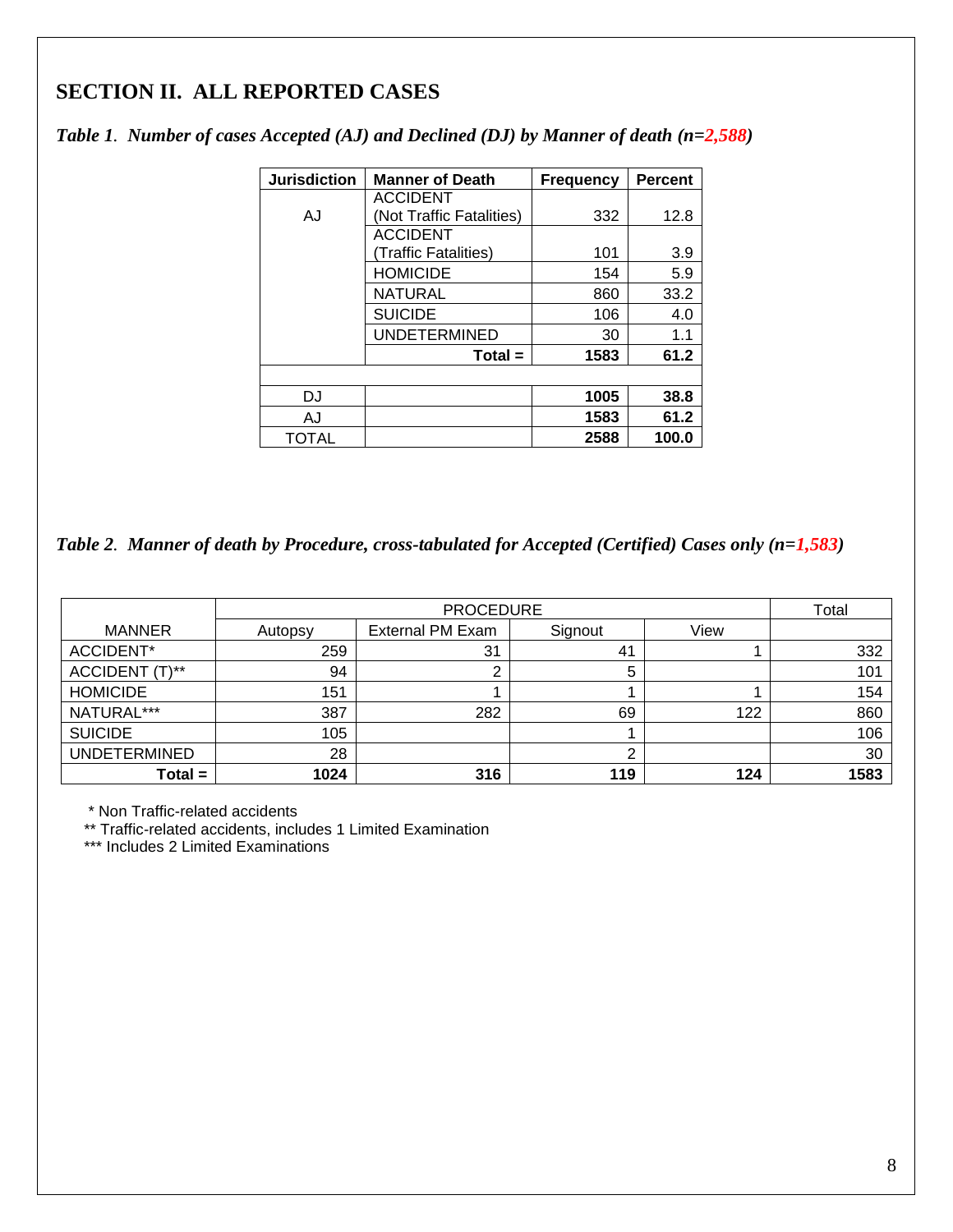*Table 3. Police Jurisdiction for Non-Natural Manners of death (n=723)*

| <b>Police</b>         | <b>TOTAL</b><br>Non- |                 | <b>ACCIDENT</b> |                 |                |                     |
|-----------------------|----------------------|-----------------|-----------------|-----------------|----------------|---------------------|
| <b>Jurisdiction</b>   | <b>Natural</b>       | <b>ACCIDENT</b> | (Traffic)       | <b>HOMICIDE</b> | <b>SUICIDE</b> | <b>UNDETERMINED</b> |
| Alpharetta            | 30                   | 18              |                 |                 | 11             |                     |
| Atlanta               | 423                  | 203             | 49              | 102             | 49             | 20                  |
| <b>College Park</b>   | 14                   |                 | 3               | 9               | $\overline{2}$ |                     |
| <b>Chatt Hills</b>    |                      |                 |                 |                 |                |                     |
| <b>East Point</b>     | 25                   | 11              | 1               | 8               | 4              | 1                   |
| Fairburn              | 7                    | 4               | $\overline{2}$  | 1               |                |                     |
| <b>Fulton Uninc</b>   | 64                   | 13              | 21              | 17              | 10             | 3                   |
| Hapeville             | 1                    |                 |                 | 1               |                | 1                   |
| Johns Creek           | 14                   | 11              | 1               |                 | $\overline{2}$ |                     |
| Milton                | 3                    |                 |                 |                 | 3              |                     |
| Palmetto              | 4                    | 1               | 1               |                 | $\overline{2}$ |                     |
| Roswell               | $\overline{42}$      | 24              | 6               | 3               | 9              |                     |
| Sandy                 | 49                   |                 |                 |                 |                |                     |
| Springs               |                      | 25              | 4               | $\overline{7}$  | 12             |                     |
| <b>Union City</b>     | 19                   | 10              | 3               | 5               |                | 1                   |
| <b>MARTA</b>          | $\overline{2}$       |                 | 1               |                 | 1              |                     |
| <b>Fulton Sheriff</b> | 1                    |                 |                 |                 | 1              |                     |
| <b>Total Above</b>    | 698                  | 320             | 92              | 153             | 106            | 28                  |
|                       |                      |                 |                 |                 |                |                     |
| Other or              |                      |                 |                 |                 |                |                     |
| Unspecified           |                      |                 |                 |                 |                |                     |
| $(*)$                 | 25                   | 12              | 9               | 1               |                | 2                   |
| All Cases $=$         | 723                  | 332             | 101             | 154             | 106            | 30                  |

**\***Includes other police jurisdictions such as College Campus Police, GSP, other states, and nearby counties.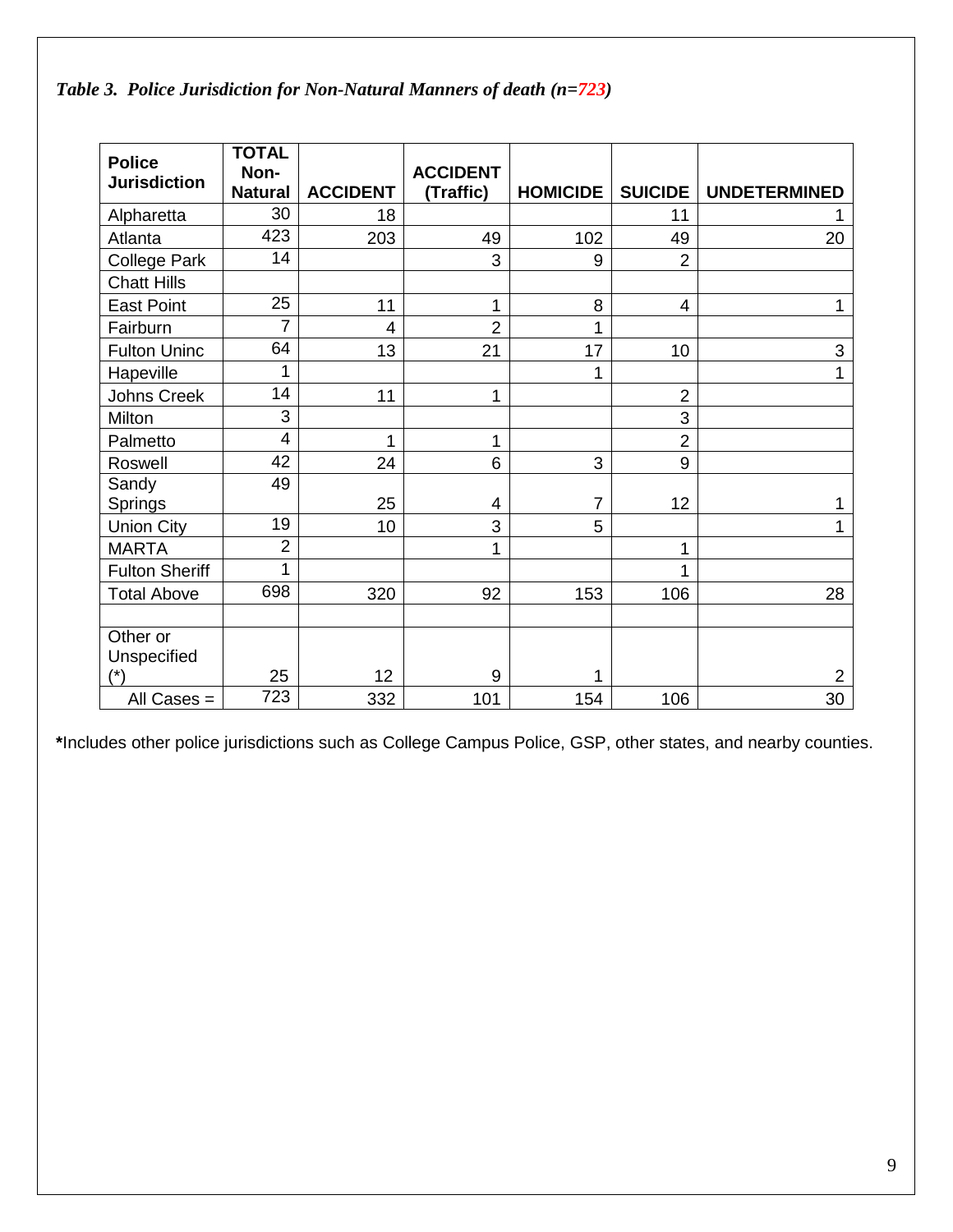### **SECTION III. Homicides (n= 154)**

| Cause                     | <b>Number</b> |
|---------------------------|---------------|
| Asphyxia-Strangulation    | 7             |
| <b>Blunt Force</b>        | 5             |
| Drug Death-With Restraint | 1             |
| Fall-Down Steps           | 1             |
| Gun-Handgun               | 19            |
| Gun-Not Specified         | 75            |
| Gun-Pistol                | 27            |
| Gun-Revolver              | 3             |
| Gun-Rifle                 | 1             |
| Gun-Shotgun               | 1             |
| Prematurity (infant)      | 1             |
| Restraint-Associated      | 1             |
| Sharp Instrument          | 5             |
| Sharp Instrument-Knife    |               |

#### **Homicides: Age, Race, Sex**

|              | $\leq$ =10     | $11 - 20$ | $21 - 30$        | $31 - 40$        | $41 - 50$ | $51 - 60$      | 61-70 | $71+$          | <u>ົ</u> | <b>Total</b>     |
|--------------|----------------|-----------|------------------|------------------|-----------|----------------|-------|----------------|----------|------------------|
| <b>WM</b>    |                | 3         | $\boldsymbol{2}$ |                  |           |                |       |                |          |                  |
| <b>WF</b>    |                |           | $\boldsymbol{2}$ |                  |           |                |       |                |          | 5                |
| <b>BM</b>    |                | 9         | 46               | 27               | 14        | 15             | 6     |                |          | 119              |
| <b>BF</b>    | л              |           | 5                | $\boldsymbol{4}$ | 3         | $\overline{2}$ |       |                |          | 15               |
| <b>HM</b>    |                |           | 5                |                  |           |                |       |                |          | 5                |
| <b>HF</b>    |                |           |                  |                  |           |                |       |                |          |                  |
| <b>AM</b>    |                |           | $\overline{2}$   |                  |           |                |       |                |          | $\boldsymbol{2}$ |
| <b>AF</b>    |                |           |                  |                  |           |                |       |                |          |                  |
| <b>Other</b> |                |           |                  |                  |           |                |       |                |          |                  |
| <b>Total</b> | $\overline{2}$ | 12        | 62               | 33               | 17        | 19             | 7     | $\overline{2}$ |          | 154              |

- Guns were involved in 82% of homicides
- 88% of homicide victims were black/African American
- 78% of homicide victims were black males, 70% of which were 40 years of age or younger, and 39% of which were in their 20s
- 8% of homicide victims were white
- 87% of homicide victims were male
- Although the type of gun was not specified in 75 cases, most of those involved handguns which include revolvers and pistols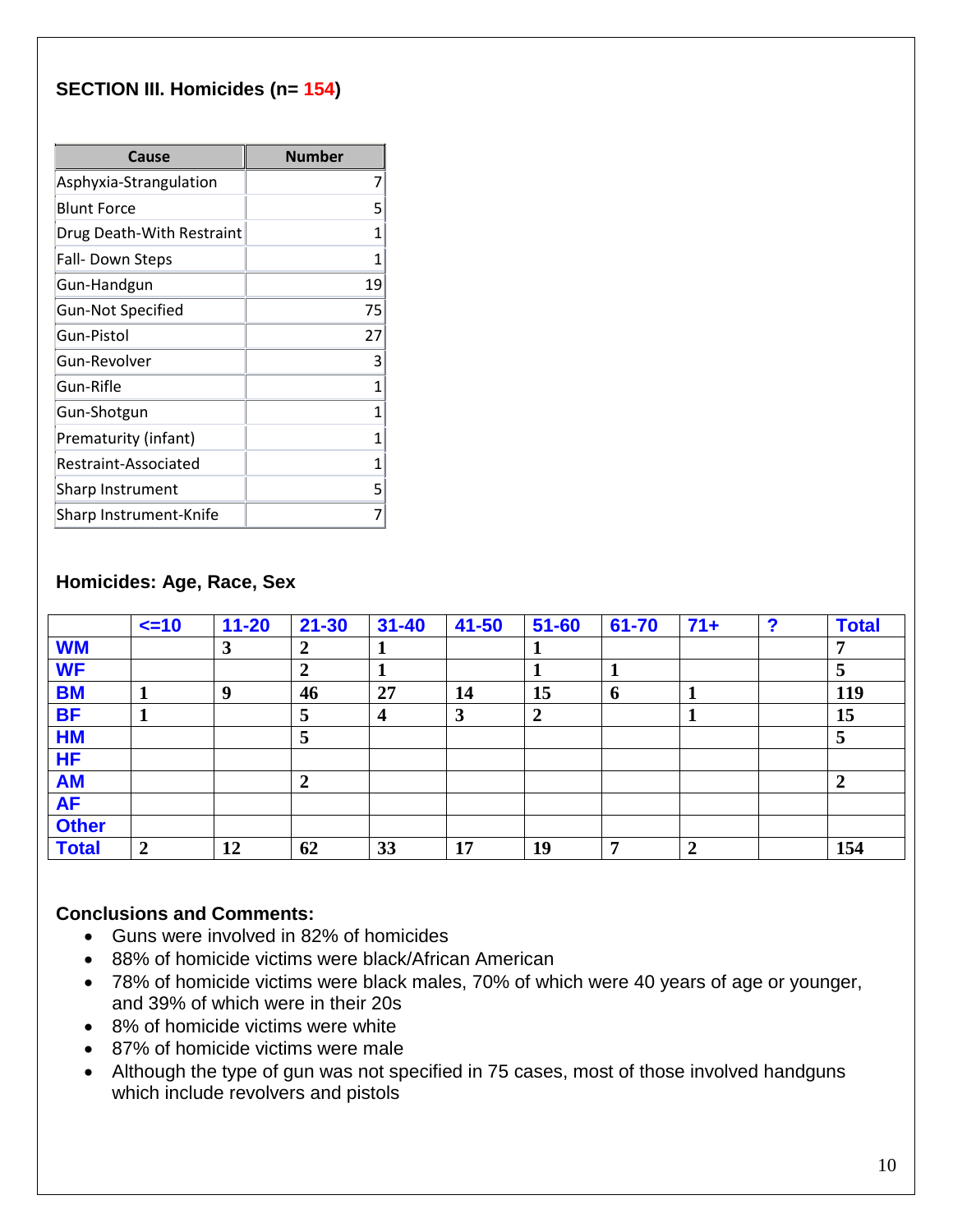#### **SECTION IV. Suicides (n= 106) Suicides: Age, Race, Sex**

| <b>Suicides in 2014</b>         |                |
|---------------------------------|----------------|
| Cause                           | <b>Number</b>  |
| Asphyxia-Hanging                | 24             |
| Asphyxia-Suffocation            | 3              |
| <b>Burn-ClothingFire</b>        | 1              |
| Drowning-River                  | 1              |
| Drug Death-Poisoning            | 9              |
| Drug Death-Poisoning+Disease    | 4              |
| Drug Death-Poisoning+Injury     | 1              |
| Gun-Handgun                     | 20             |
| <b>Gun-Not Specified</b>        | 1              |
| Gun-Pistol                      | 18             |
| Gun-Revolver                    | 9              |
| Gun-Rifle                       | 2              |
| Gun-Shotgun                     | $\overline{2}$ |
| Jump from Height                | 3              |
| <b>MARTA-Train- Blunt Force</b> | 1              |
| MVA-Pedestrian                  | 1              |
| Poisoning-CO with no fire       | 2              |
| <b>Sharp Instrument</b>         | 3              |
| Sharp Instrument-Knife          | 1              |

#### **Suicides: Age, Race, Sex**

|              | $\leq$ =10 | $11 - 20$      | $21 - 30$   | $31 - 40$ | 41-50 | $51 - 60$        | 61-70 | $71+$     | っ | <b>Total</b>     |
|--------------|------------|----------------|-------------|-----------|-------|------------------|-------|-----------|---|------------------|
| <b>WM</b>    |            | 7              | $\mathbf b$ | 12        | 11    | $\boldsymbol{6}$ | 3     | 8         |   | 48               |
| <b>WF</b>    |            |                | 3           | 5         | 5     | 5                |       | 3         |   | 22               |
| <b>BM</b>    |            | $\overline{2}$ | 7           | 10        |       | $\boldsymbol{4}$ |       |           |   | 25               |
| <b>BF</b>    |            |                |             |           | 3     |                  |       |           |   | $\boldsymbol{4}$ |
| <b>HM</b>    |            |                |             |           |       |                  |       |           |   | $\mathbf{2}$     |
| <b>HF</b>    |            |                |             |           |       |                  |       |           |   |                  |
| <b>AM</b>    |            |                |             |           |       |                  |       |           |   | 3                |
| <b>AF</b>    |            |                |             |           |       |                  |       |           |   |                  |
| <b>Other</b> |            |                |             |           |       |                  |       |           |   |                  |
| <b>Total</b> |            | 6              | 20          | 28        | 20    | 17               | 3     | <b>11</b> |   | 106              |

- 49% of suicides involved guns (the most common method)
- Suicide by hanging or other asphyxia was the next most common method (25%)
- Suicide by drug or poison was the next most common method (15%)
- 25% of suicides were in persons 30 years of age or younger
- 66% of suicides involved white decedents and 27% involved black decedents
- 74% of suicide victims were male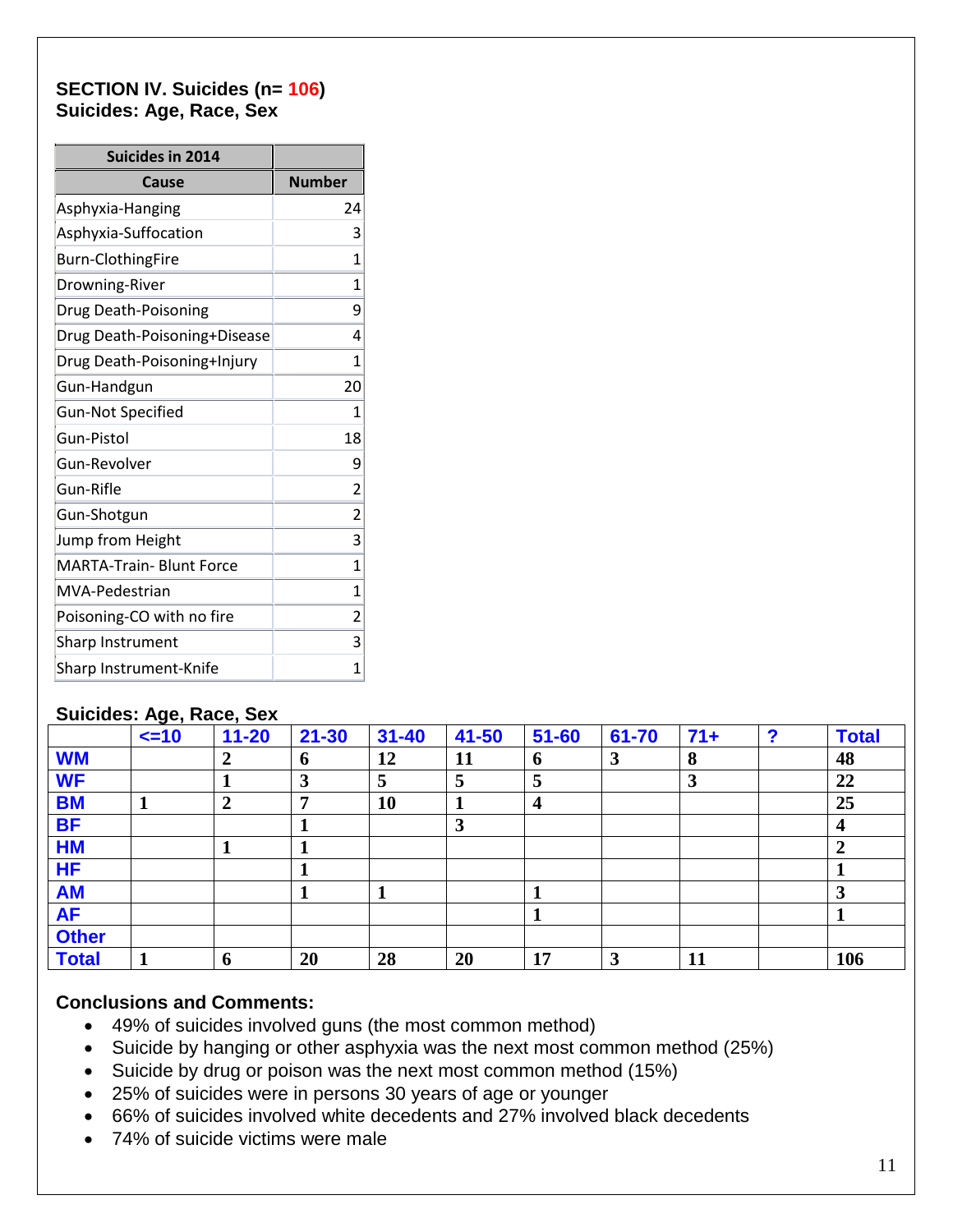# **SECTION V. Non-Vehicular Accidents (n=332)**

| Accidental Deaths (Non-Motor Vehicle |                |
|--------------------------------------|----------------|
| Cause                                | <b>Number</b>  |
| Asphyxia-Café Coronary               | 5              |
| Asphyxia-Compression                 | $\mathbf{1}$   |
| Asphyxia-Hanging                     | $\mathbf 1$    |
| Asphyxia-Overlaying                  | 2              |
| Asphyxia-Positional                  | $\mathbf{1}$   |
| Asphyxia-Strangulation               | $\mathbf{1}$   |
| Asphyxia-Suffocation                 | 4              |
| Asphyxia-Wedging                     | 1              |
| <b>Blunt Force</b>                   | 7              |
| Drowning-Other                       | $\overline{2}$ |
| Drowning-Pond                        | $\mathbf 1$    |
| Drowning-Pool/Spa                    | 4              |
| Drowning-Tub                         | 1              |
| <b>Drug Death-Poisoning</b>          | 115            |
| Drug Death-Poisoning+Disease         | 68             |
| Drug Death-Poisoning+Injury          | $\overline{1}$ |
| Fall- Down Steps                     | 4              |
| <b>Fall-From Height</b>              | 8              |
| <b>Fall-Standing Height</b>          | 71             |
| Fire death                           | 6              |
| Fire death-Electrical                | $\mathbf 1$    |
| Gun-Pistol                           | $\mathbf 1$    |
| Hyperthermia-Exogenous               | 4              |
| Hypothermia-Exogenous                | 16             |
| Insect-venom                         | $\mathbf 1$    |
| Penetrating Injury NOS               | 1              |
| Sharp Instrument-Chop                | 1              |
| Train-Commercial                     | 3              |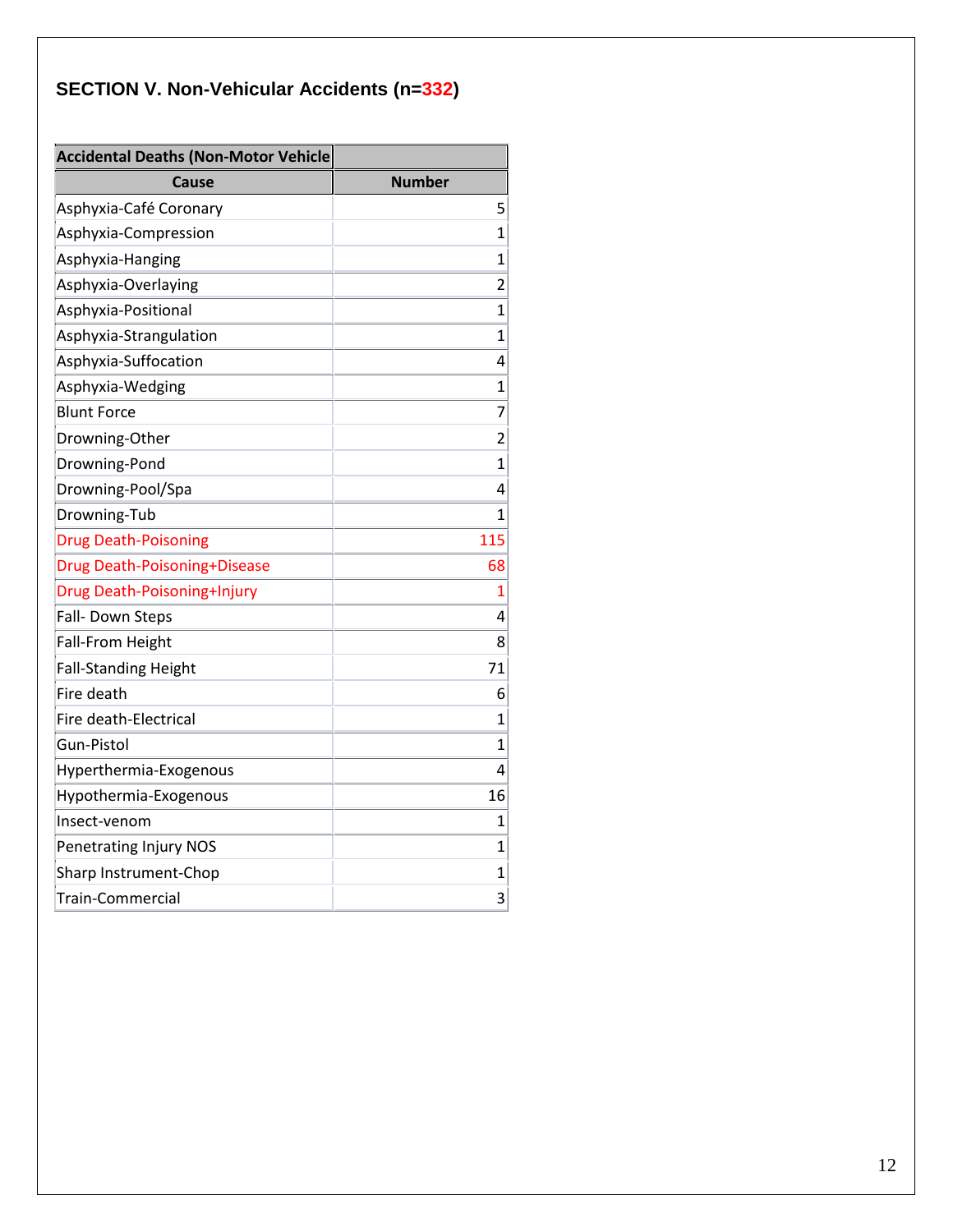#### **Non-Vehicular Accidents: Age, Race, Sex (n=332)**

|              | $\leq$ =10              | $11 - 20$ | $21 - 30$        | $31 - 40$    | 41-50            | $51 - 60$ | 61-70 | $71+$ | $\mathbf{\Omega}$ | <b>Total</b> |
|--------------|-------------------------|-----------|------------------|--------------|------------------|-----------|-------|-------|-------------------|--------------|
| <b>WM</b>    | $\overline{2}$          | 3         | 25               | 25           | 13               | 15        | 5     | 21    |                   | 109          |
| <b>WF</b>    |                         | 3         | 5                | $\mathbf{z}$ | 11               | 9         | 2     | 28    |                   | 64           |
| <b>BM</b>    | 5                       | 2         | 8                | 13           | 13               | 27        | 15    | 9     |                   | 93           |
| <b>BF</b>    | $\overline{\mathbf{3}}$ | 2         | $\boldsymbol{4}$ | $\mathbf b$  | $\boldsymbol{4}$ | 15        | 5     | 12    |                   | 51           |
| <b>HM</b>    |                         |           |                  | 3            | $\overline{2}$   |           |       |       |                   |              |
| <b>HF</b>    |                         |           |                  |              |                  |           |       |       |                   |              |
| <b>AM</b>    |                         |           |                  |              |                  |           |       |       |                   | 3            |
| <b>AF</b>    |                         |           |                  |              |                  |           |       |       |                   |              |
| <b>Other</b> |                         |           |                  |              |                  |           |       |       | $\gamma$          | $\mathbf{2}$ |
| <b>Total</b> | 11                      | 12        | 44               | 53           | 43               | 67        | 27    | 72    | 2                 | 332          |

- The most common cause of accidental deaths was drugs and poisons which accounted for 55% of accidental deaths
- Falls, usually among elderly persons, was the second most common cause of accidental death (25%)
- 22% of accidental deaths were among persons 71 years of age or older
- In general, the number of accidental deaths rose with age
- Heroin is being seen as the cause of death in increasing numbers of people in their twenties often in combination with fentanyl. In 2014, there were 77 deaths involving heroin. This is a marked increase over recent years.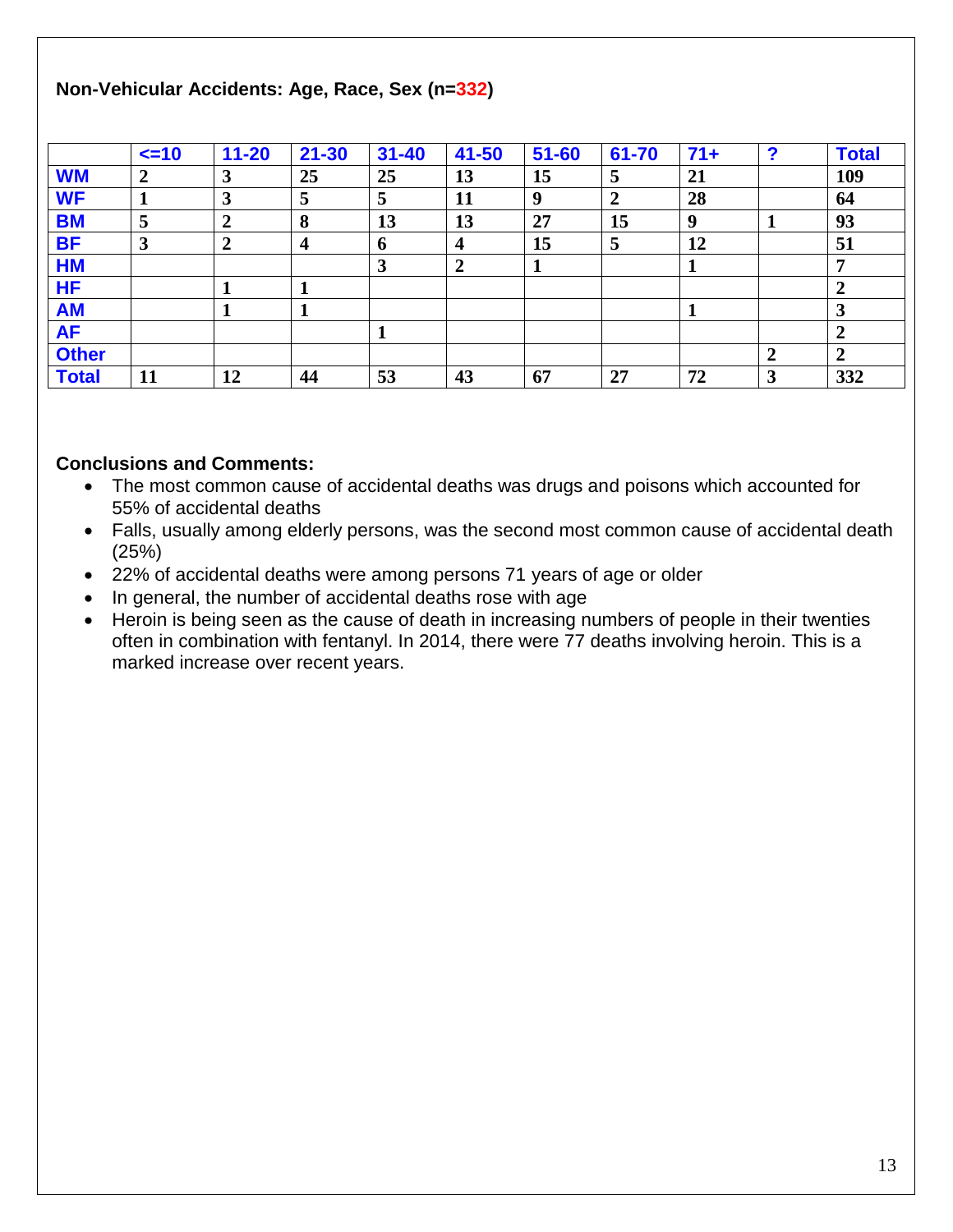## **SECTION VI. Motor Vehicle Accidents (n= 101)**

| Cause                                                                 | <b>NumberOfDups</b> |
|-----------------------------------------------------------------------|---------------------|
| Fall-From Height (Operator Fell from vehicle, hit by another vehicle) |                     |
| Fire death from explosion (working on car)                            | 1                   |
| MVA-Bicyclist                                                         | 1                   |
| MVA-Driver                                                            | 46                  |
| MVA-Motorcyclist Driver                                               | 8                   |
| MVA-Motorcyclist Rider                                                | 1                   |
| MVA-Occupant (Passenger)                                              | 11                  |
| MVA-Pedestrian                                                        | 29                  |
| MVA-Rider (Riding on vehicle)                                         | 1                   |
| MVA-Skateboarder struck by vehicle                                    | 1                   |
| MVA-Unknown                                                           |                     |

#### **Motor Vehicle Accidents: Age, Race, Sex**

|              | $\leq$ -10       | $11 - 20$ | $21 - 30$        | $31 - 40$      | 41-50 | $51 - 60$ | 61-70 | $71+$            | ◠ | <b>Total</b> |
|--------------|------------------|-----------|------------------|----------------|-------|-----------|-------|------------------|---|--------------|
| <b>WM</b>    |                  |           | 4                | $\overline{5}$ | 3     | 5         | л     | 3                |   | 21           |
| <b>WF</b>    |                  |           |                  | 2              |       |           |       | $\overline{2}$   |   | 8            |
| <b>BM</b>    |                  | 6         | 6                | 11             | 10    | 12        | 3     | $\boldsymbol{4}$ |   | 53           |
| <b>BF</b>    |                  | 2         | $\boldsymbol{4}$ |                | 3     |           |       | - 1              |   | 11           |
| <b>HM</b>    |                  |           |                  |                |       |           |       |                  |   | 3            |
| <b>HF</b>    |                  |           |                  |                |       |           |       |                  |   |              |
| <b>AM</b>    |                  |           |                  |                |       |           |       |                  |   |              |
| <b>AF</b>    |                  |           |                  |                |       | 1         |       |                  |   |              |
| <b>Other</b> |                  |           |                  |                |       |           |       |                  |   |              |
| <b>Total</b> | $\boldsymbol{2}$ | 10        | 16               | 18             | 18    | 19        | 5     | 12               |   | 100          |

- Drivers were the most common type of traffic fatality, followed by pedestrians
- 35% of drivers/operators were intoxicated with alcohol
- 31% of pedestrians were intoxicated with alcohol
- In 2011, there were 76 traffic fatalities which is the smallest number of traffic fatalities in Fulton County in at least 25 years. In 2012, the number increased to 89, and in 2013, it rose again to 102, similar to the number in 2014. The largest number in the past 25 years was 157 (in 1998).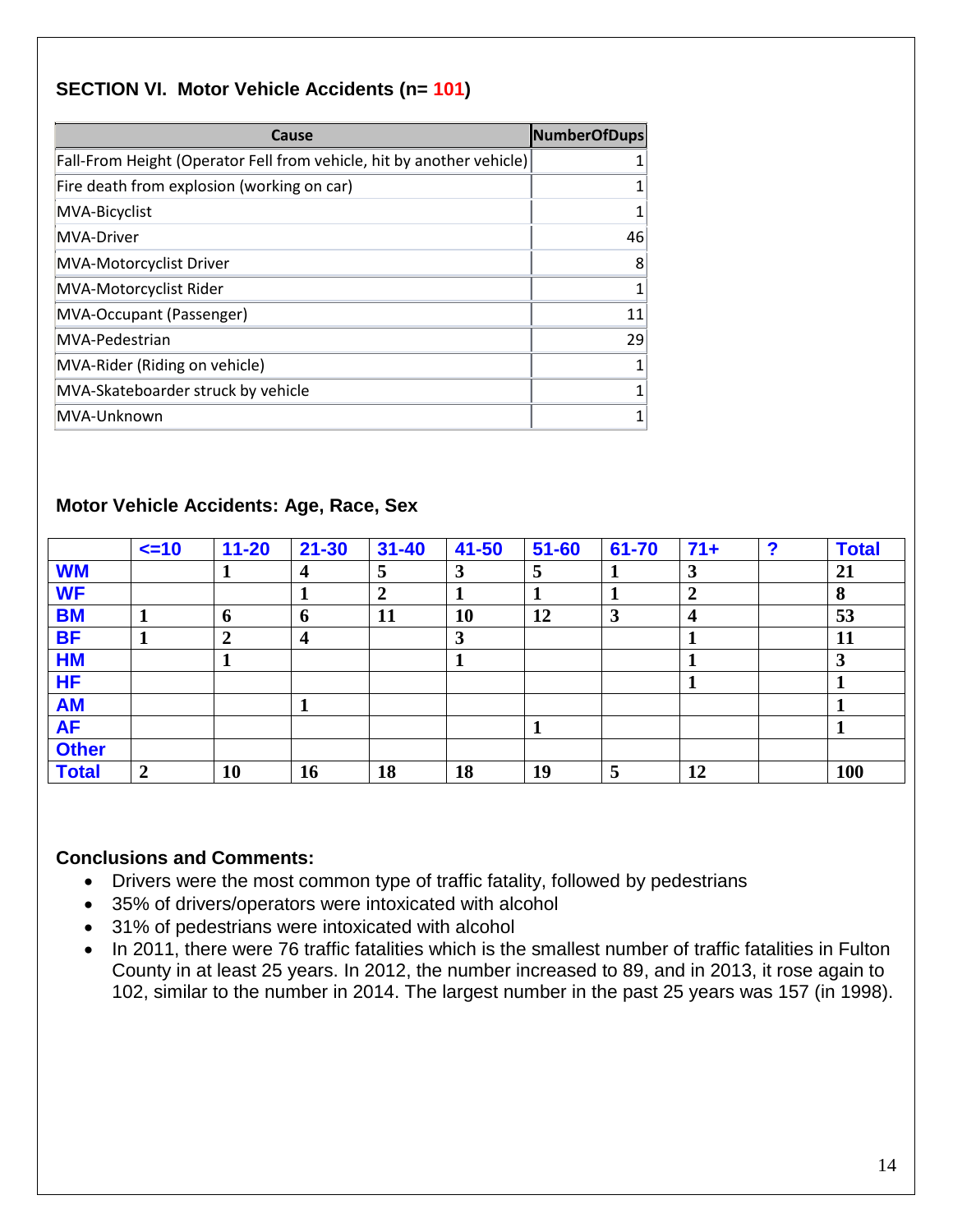### **SECTION VII. Undetermined Manner of Death (n = 30)**

| <b>Cause of Death</b>         | <b>Number</b> |
|-------------------------------|---------------|
| Drug Death, Poisoning         | 2             |
| Drug Death, Poisoning+Disease | 1             |
| <b>Fall-From Height</b>       | 3             |
| Fire death                    | 1             |
| Jump from Height              | 1             |
| Nervous System-Hemorrhage     | 1             |
| SIDSOID-Both                  | 1             |
| SIDSOID-Classic               | 1             |
| SIDSOID-Stressor              | ጸ             |
| Undetermined                  | 11            |

#### **Undetermined Manner of Death: Age, Race, Sex**

|              | $\leq$ 10 | $11 - 20$ | $21 - 30$        | $31 - 40$        | 41-50          | $51 - 60$      | 61-70 | $71+$ | っ | <b>Total</b> |
|--------------|-----------|-----------|------------------|------------------|----------------|----------------|-------|-------|---|--------------|
| <b>WM</b>    |           |           |                  | $\boldsymbol{2}$ | $\overline{2}$ | л              |       |       |   | $\mathbf b$  |
| <b>WF</b>    |           |           |                  |                  |                |                |       |       |   | 3            |
| <b>BM</b>    | 5         |           |                  | 2                |                | $\overline{2}$ |       |       |   | 10           |
| <b>BF</b>    | 6         |           |                  | $\boldsymbol{2}$ |                |                |       |       |   | 8            |
| <b>HM</b>    |           |           |                  |                  |                |                |       |       |   |              |
| <b>HF</b>    |           |           |                  |                  |                | л              |       |       |   |              |
| <b>AM</b>    |           |           |                  |                  |                |                |       |       |   |              |
| <b>AF</b>    |           |           |                  |                  |                |                |       |       |   |              |
| <b>Other</b> |           |           |                  |                  |                |                |       |       |   |              |
| <b>Total</b> | 11        |           | $\boldsymbol{2}$ | h                | 3              | 5              |       |       |   | 30           |

- 37% of deaths with undetermined manner are sudden unexplained deaths among infants
- Some deaths with undetermined manner are classified that way because a cause of death could not be determined, such as in cases with decomposed or skeletal remains, or cases in which differentiation between two or more possible manners of death could not be made (such as suicide versus accident)
- SIDSOID deaths are sudden, unexplained infant deaths. "Stressor" means that there was possibly some contributing external factor such as bed sharing. "Classic" means that there were no possible contributory causes identified. "Not SIDS" means that a cause was not clearly identified but the circumstances were inconsistent with "sudden infant death syndrome." "Both" means that there was a stressor and some evidence of a disease condition, but one that would not normally be fatal.
- All 11 deaths in the under age 10 category were infants.
- The number of SIDSOID deaths has decreased this year, and the portion of infant deaths dues to asphyxia deaths has increased, likely due to improved investigations and trends toward classifying more infant deaths as being caused by asphyxia rather than SIDSOID.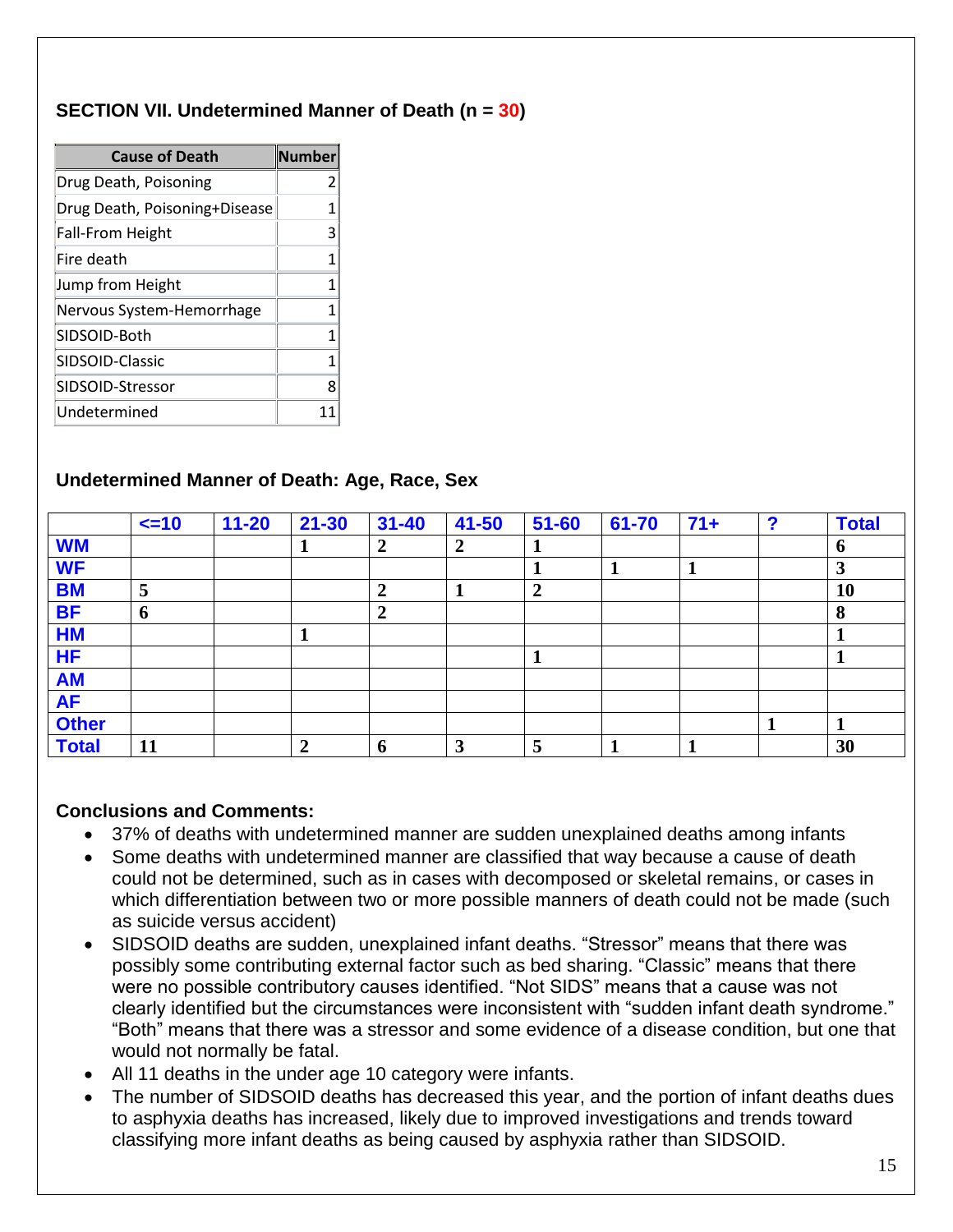# **SECTION VIII. Deaths due to Natural Causes (n=860)**

| <b>Natural Causes of Death</b>          | <b>Number</b>  |
|-----------------------------------------|----------------|
| Aneurysm Rupture                        | $\overline{3}$ |
| <b>Aorta Dissection</b>                 | 12             |
| Cardiac, not otherwise specified        | 39             |
| Cardiac-Anomaly                         | 6              |
| Cardiac-ASCVD-IHD                       | 165            |
| Cardiac-Cardiomyopathy                  | 12             |
| Cardiac-Hypertension                    | 312            |
| Cardiac-Valvular                        | 4              |
| Dementia-Alzheimers                     | 1              |
| Dementia-NOS                            | 3              |
| Diabetes, not otherwise specified       | 19             |
| Diabetes-IDDM                           | 3              |
| Diabetes-Ketoacidosis                   | 12             |
| Diabetes-NIDDM                          | 1              |
| Drug-Death-Chronic Abuse                | 33             |
| <b>GI Tract Disease</b>                 | 11             |
| Hematologic Disorder                    | $\mathbf{1}$   |
| <b>Hepatobiliary Disease</b>            | 2              |
| Heritable-Genetic-Congenital            | 3              |
| Infection, not otherwise specified      | 4              |
| Infection-HIV-AIDS                      | 10             |
| Infection-Lung                          | 16             |
| Infection-Nervous System                | 1              |
| Infection-TB                            | 1              |
| Neoplasm (Tumor)                        | 40             |
| Nervous System, not otherwise specified | 6              |
| Nervous System-Hemorrhage               | 7              |
| Nervous System-Hemorrhage-HBP           | 10             |
| Nonspecific Natural                     | 28             |
| Obesity (see comments)                  | 4              |
| Pancreatitis                            | 1              |
| Pregnancy-Complication                  | 1              |
| Prematurity                             | 1              |
| Psychiatric Disorder                    | 1              |
| Pulmonary, not otherwise specified      | 6              |
| Pulmonary-Asthma                        | 5              |
| Pulmonary-COPD                          | 25             |
| <b>Renal Disease</b>                    | 7              |
| Sarcoidosis                             | 6              |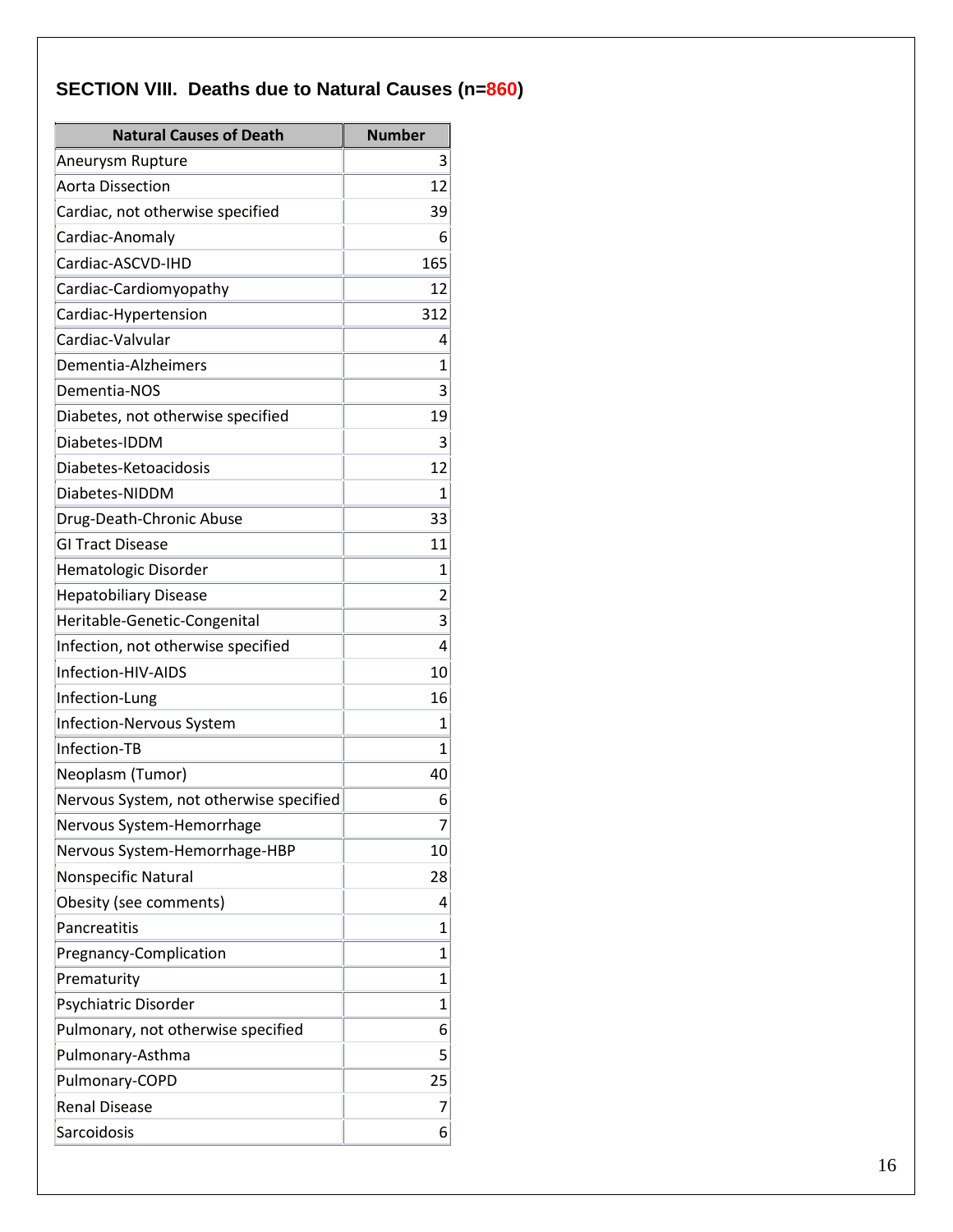| <b>Natural Causes of Death</b>         | <b>Number</b> |
|----------------------------------------|---------------|
| Seizure Disorder-Idiopathic            |               |
| Skeletal Disorder                      |               |
| Stillbirth                             |               |
| Thromboemboli, not otherwise specified |               |
| Treatment Complication                 |               |

- 538 (63%) of natural deaths were due to heart disease and/or hypertension
- These 860 deaths represent about 10% of all natural deaths occurring in the county and typically include deaths which occur outside of health care facilities, deaths due to previously undiagnosed conditions, and deaths in which there is no physician to certify the death. Contrary to what many people think, the most common type of death investigated by the medical examiner is sudden natural death, not homicide or suicide. In fact, natural deaths outnumber homicides, suicides, and accidental deaths combined.
- Although obesity was cited as the cause of death in 4 cases, it was mentioned as a contributory factor in 87 (10%) of cases. It is not uncommon for decedents to have histories of diabetes, obesity, hypertension, and coronary artery disease.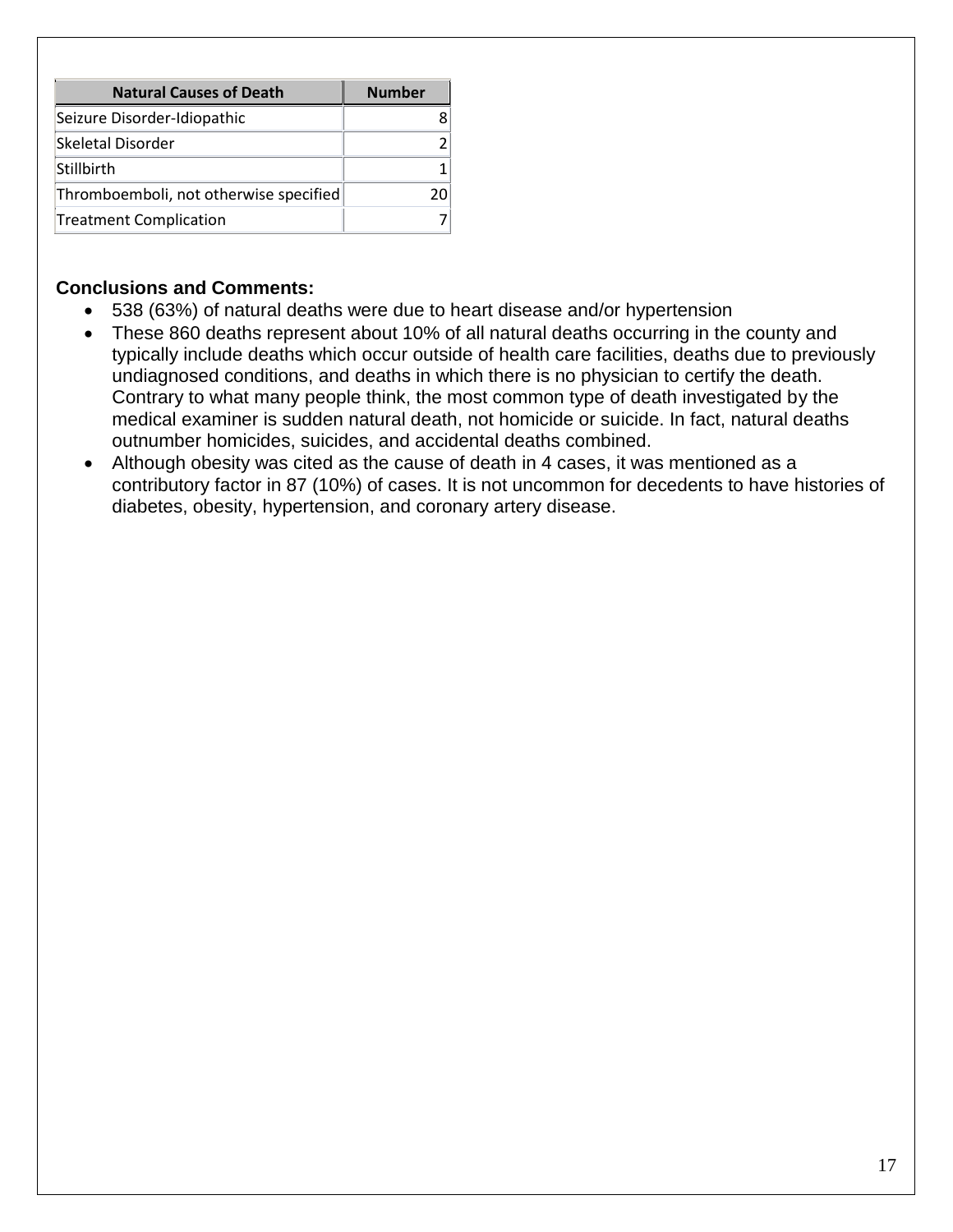## **Section IX. Special Topics**

| Deaths of Children Age 1 through 18 years |  |  |  |  |
|-------------------------------------------|--|--|--|--|
|-------------------------------------------|--|--|--|--|

|                     | $\le$ 10 years old | <b>Cause</b>           | 11-18 years old | <b>Cause</b>      |
|---------------------|--------------------|------------------------|-----------------|-------------------|
| <b>Homicide</b>     |                    |                        | 8               | <b>Gunshot</b>    |
| (9)                 |                    |                        |                 | Stabbing          |
| <b>Suicide</b>      |                    | Hanging                | $\overline{4}$  | Hanging           |
| (5)                 |                    |                        |                 |                   |
| <b>Accident</b>     | 4                  | <b>Drowning</b>        | 1               | <b>Drowning</b>   |
| (8)                 |                    | <b>Hanging</b>         | 2               | <b>Drug Death</b> |
| <b>MV Accident</b>  | $\overline{2}$     | Pedestrian             | $\overline{2}$  | Pedestrian        |
| (6)                 |                    |                        |                 | Passenger         |
|                     |                    |                        |                 | <b>Driver</b>     |
| <b>Natural</b>      | 1                  | <b>Complication of</b> | 1               | Tumor             |
| (8)                 |                    | <b>Childbirth</b>      | $\overline{2}$  | Cardiac cause     |
|                     |                    | <b>Medical</b>         |                 |                   |
|                     |                    | Complication           |                 |                   |
|                     | $\overline{2}$     | Asthma                 |                 |                   |
|                     |                    | <b>Cardiac Cause</b>   |                 |                   |
| <b>Undetermined</b> |                    |                        |                 |                   |
| <b>Total</b>        | 13                 |                        | 23              | 36 Total          |

Age distribution and manner of death are shown below.

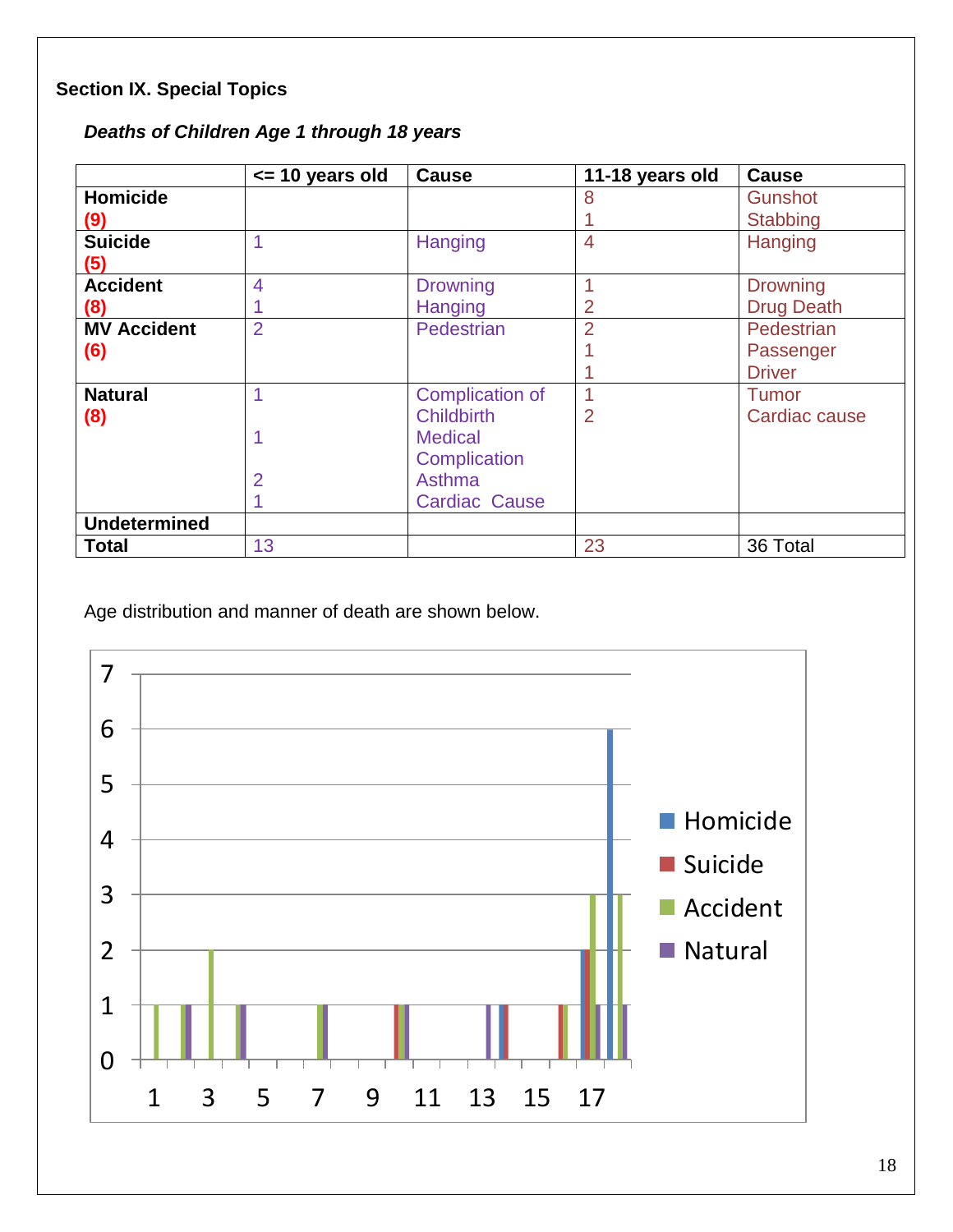#### **Infant Deaths**

There were 27 infant deaths certified in 2014. Age distribution and manner of death are shown below. All infants were black, and there were 15 females and 12 males.



Total infant death cases by manner of death were as follows:

| <b>Manner of Death</b> | <b>Number</b> |
|------------------------|---------------|
| Homicide               |               |
| Accident               | 8             |
| Undetermined           | $-1$          |
| Natural                | 6             |
| <b>TOTAL</b>           | 27            |

All accidental deaths among infants were due to asphyxia such as overlaying, suffocation etc. All deaths of undetermined manner were sudden unexplained deaths of infants consistent with "Sudden Infant Death Syndrome" (SIDSOID deaths).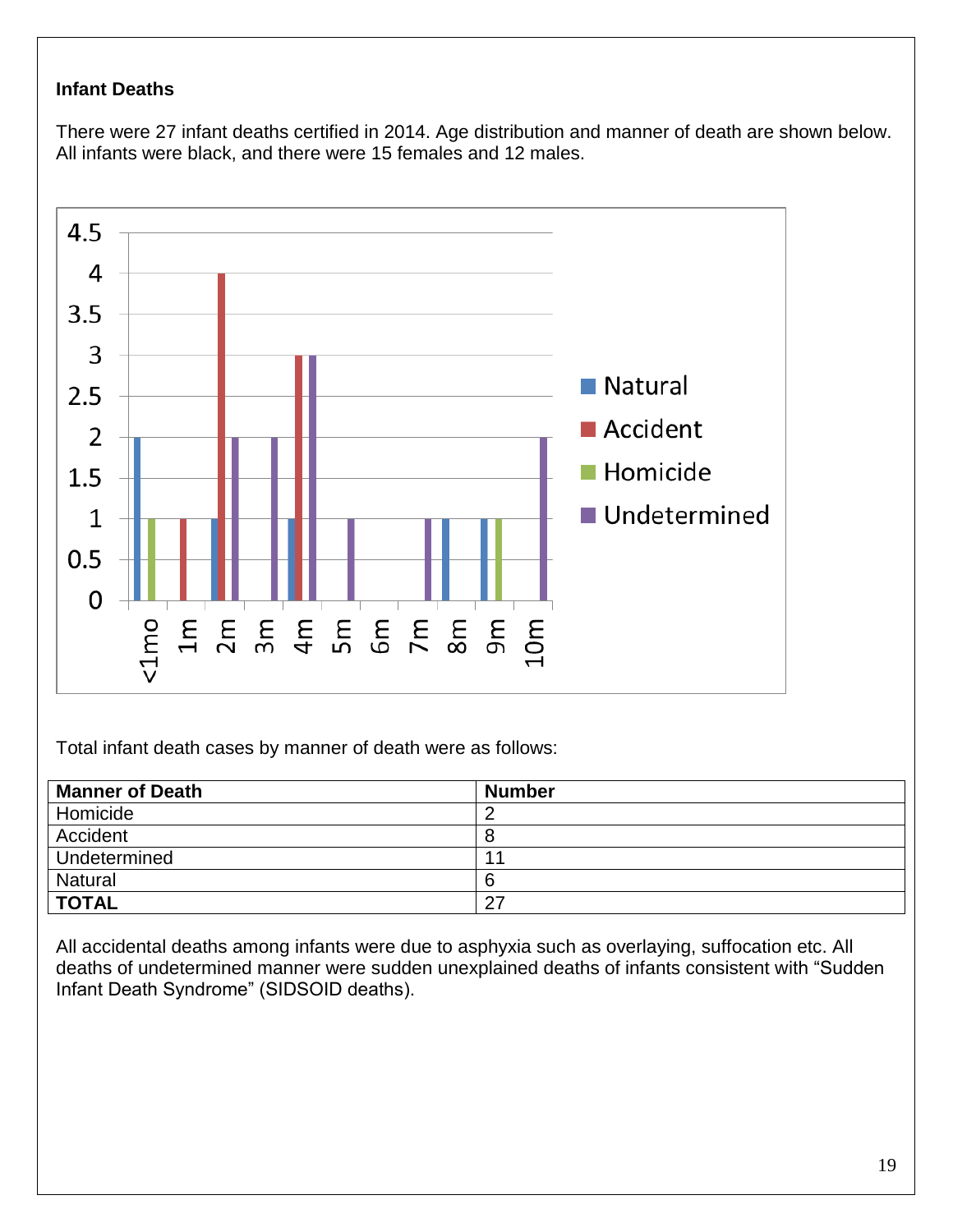### **Drug-Caused Deaths**

In 2014, there were 332 accidental deaths and 184 (55%) of these were due to alcohol and/or drugs. The numbers of cases involving some of these drugs are shown in the Table below. The numbers do not add to 184 because often times, more than one drug is involved in causing the death of a given person. Ethanol is often present with other drugs.

| <b>Drug</b>                                                                                                                    | <b>Number of Cases</b> |
|--------------------------------------------------------------------------------------------------------------------------------|------------------------|
| Heroin                                                                                                                         | 77                     |
| Morphine (some of these could be heroin)                                                                                       | 19                     |
| Cocaine                                                                                                                        | 74                     |
| Ethanol                                                                                                                        | 50                     |
| Fentanyl                                                                                                                       | 41                     |
| Methamphetamine                                                                                                                | 19                     |
| >>Other amphetamines                                                                                                           | 9                      |
| Alprazolam                                                                                                                     | 16                     |
| Oxycodone                                                                                                                      | 15                     |
| Hydrocodone                                                                                                                    | 11                     |
| Antidepressants/Anxiolytics<br>Includes citalopram, bupropion, duloxetine, nortriptylene, venlafaxine, mirtazapine, sertraline | 11                     |
| Methadone                                                                                                                      | 8                      |
| Hydromorphone                                                                                                                  | 4                      |
| Diazepam                                                                                                                       | 3                      |
| Diphenhydramine                                                                                                                | 3                      |
| Acetaminophen                                                                                                                  | 2                      |

- Drug deaths result not only from use of illicit substances, but prescription and over-thecounter drugs as well
- Deaths due to heroin have skyrocketed in the past few years and heroin is now the most common fatal drug ingestion
- Heroin deaths also involving fentanyl, usually mixed with the heroin, are also on the increase
- Overall, 65 of the 184 drug-caused deaths (37%) involved prescription drugs alone or in combination with other drugs or alcohol.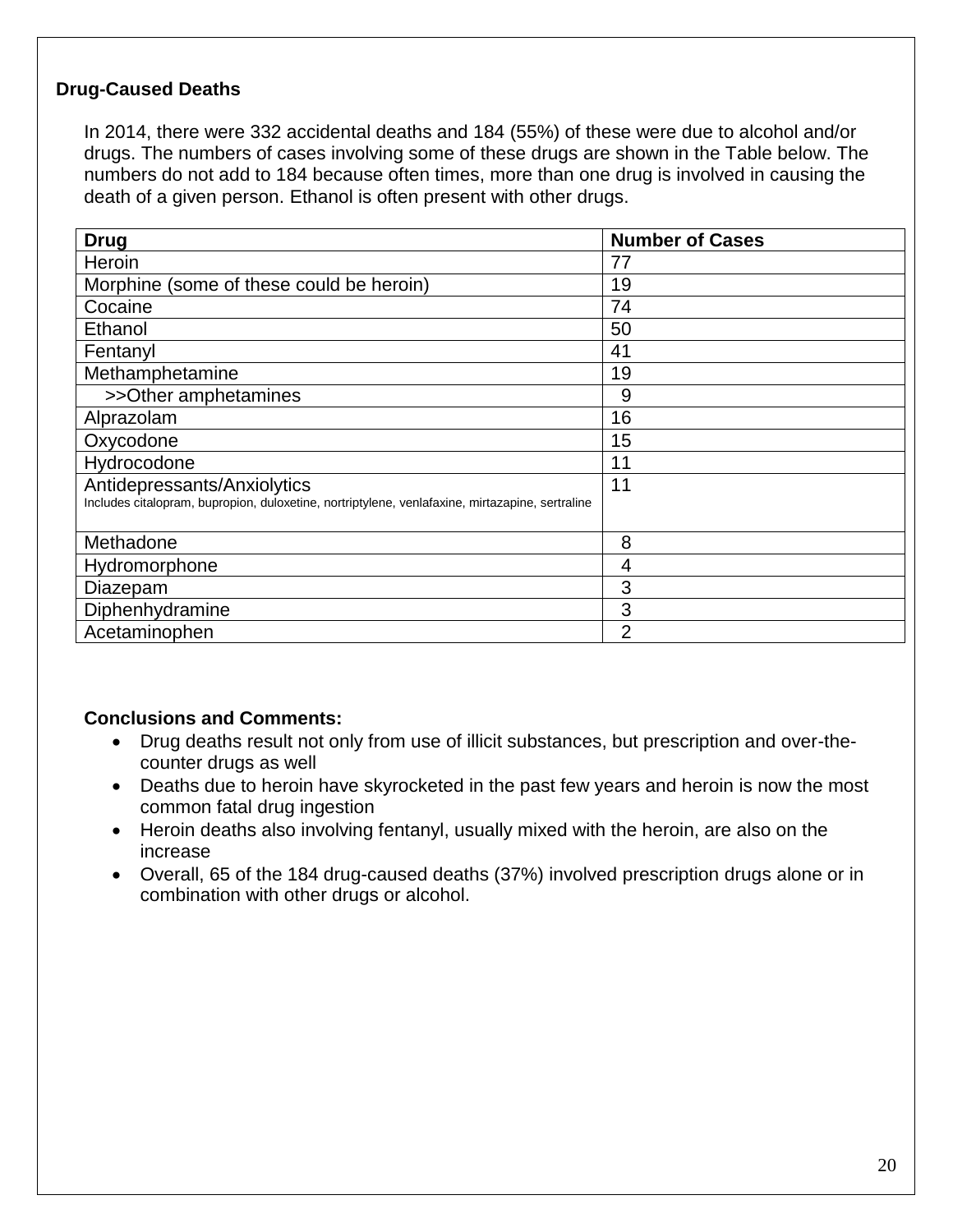#### *Deaths Among the Homeless*

There were 70 deaths among persons reported to be homeless for which jurisdiction was accepted. 21 deaths were due to natural causes, 29 deaths were accidental, 9 cases were homicides, 3 were suicides, 6 were traffic fatalities, and the manner of death was undetermined in 2 cases. All traffic fatalities were pedestrians. Fifteen (15) deaths were drug-caused. Nine (9) accidental deaths involved cold exposure.

#### *Deaths Among the Elderly*

Of the 1583 deaths certified by the medical examiner, 475 (30%) were persons age 66 years or older. 83 (17%) were accidental (mostly falls), and there were 7 homicides, 11 suicides, 16 traffic fatalities, and 2 cases of undetermined manner. The most common manner of death was natural (356 cases) which amounted to 75% of deaths in the elderly age group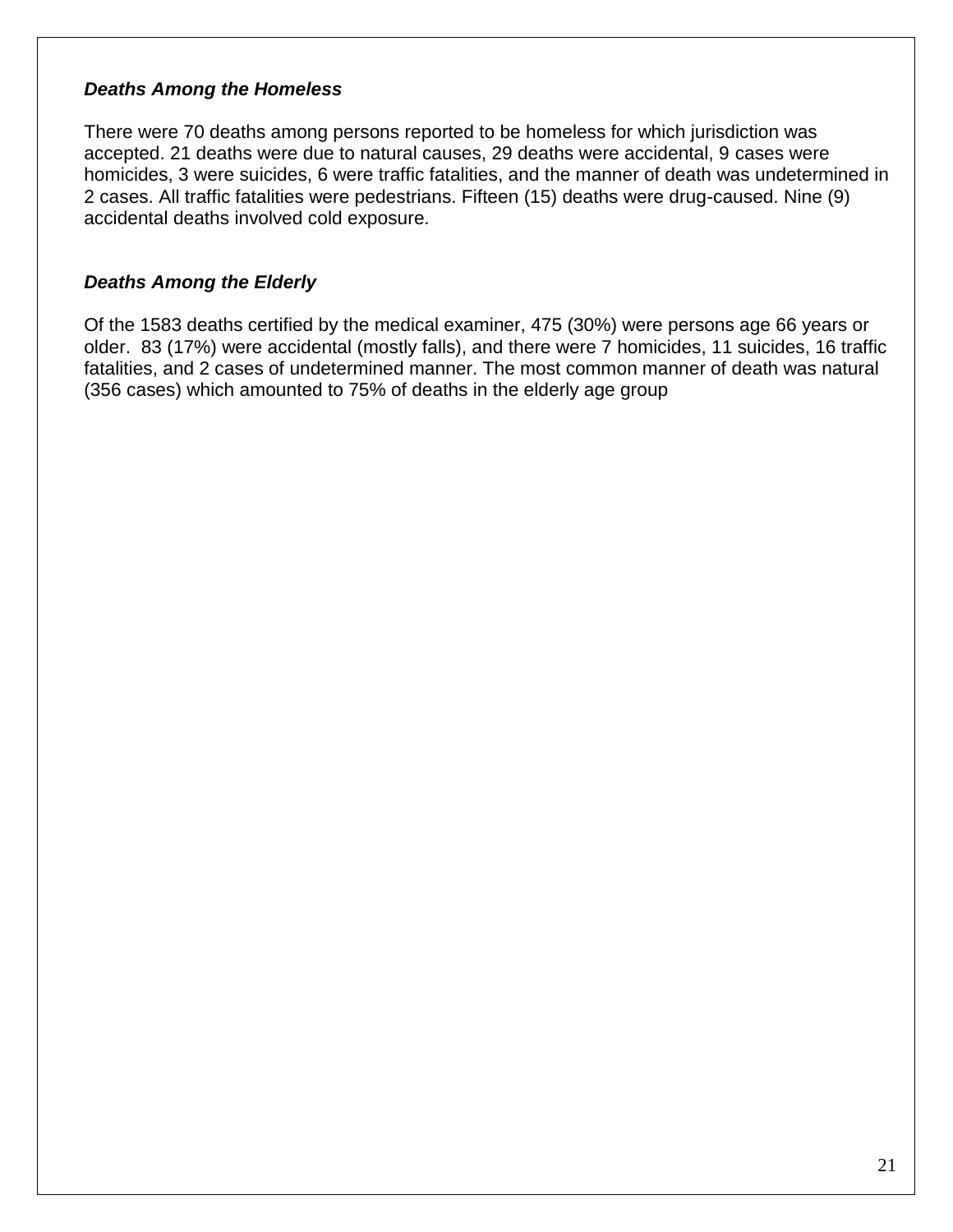#### **Procedural Summary**

A brief summary of basic operational data for **2014** is as follows: Total case reports received 2594 Non-human cases 6 • Duplicate reports 0 Total human deaths reported 2588 Cased declined, natural death with certifier, or other county 1005 Cases accepted for full investigation and certification 1583 Natural deaths 860 Homicides 154 **Suicides 106** Suicides **106** Accidents (excluding traffic fatalities) 332 Road-traffic related Accidental Deaths 101 Undetermined manner of death 30 ● Stillborn 2 • On-scene death investigations **1084** Bodies transported to the office 1483 Cases certified without bodily examination by MD 119 • External examination (Views + External Exams) by MD 525 Complete autopsies by MD 1025 Partial (Limited) Autopsies by MD 2 • Bodies examined by investigator, not MD 83 Total bodies examined by MD or investigator 635 Certified death but autopsy performed at hospital 3 Cases submitted for toxicology example that the 1316 Cases remaining unidentified (from this statistical year) 1 County burials on cases this statistical year 31 Exhumations 0 Cornea/eye donor cases 33 Tissue donor cases 30 Organ donor cases 25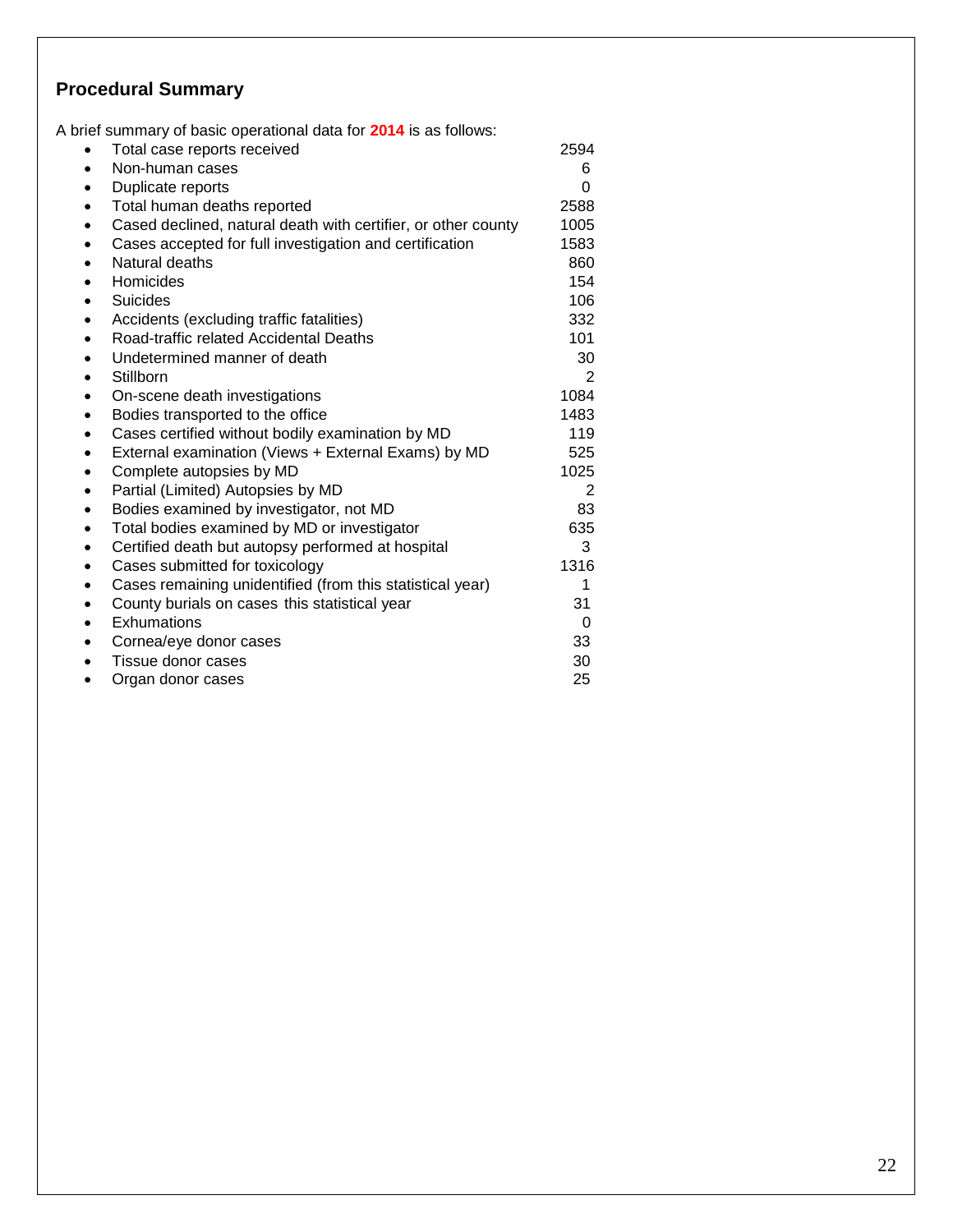# **Comparison with the Past 1988-2013**

| Year | <b>Homicides</b> | <b>Suicides</b> | <b>Traffic Fatalities</b> | <b>Other Accidents</b> |
|------|------------------|-----------------|---------------------------|------------------------|
| 1988 | 243              | 76              | 147                       | 182                    |
| 1989 | 275              | 98              | 149                       | 193                    |
| 1990 | 252              | 85              | 130                       | 159                    |
| 1991 | 237              | 87              | 104                       | 161                    |
| 1992 | 219              | 105             | 109                       | 156                    |
| 1993 | 244              | 86              | 128                       | 171                    |
| 1994 | 233              | 86              | 151                       | 170                    |
| 1995 | 211              | 78              | 124                       | 171                    |
| 1996 | 235              | 99              | 139                       | 190                    |
| 1997 | 185              | 81              | 122                       | 170                    |
| 1998 | 188              | 73              | 157                       | 222                    |
| 1999 | 183              | 100             | 127                       | 207                    |
| 2000 | 172              | 76              | 143                       | 192                    |
| 2001 | 171              | 87              | 125                       | 265                    |
| 2002 | 203              | 83              | 125                       | 221                    |
| 2003 | 181              | 79              | 113                       | 276                    |
| 2004 | 159              | 90              | 137                       | 240                    |
| 2005 | 145              | 78              | 130                       | 262                    |
| 2006 | 149              | 77              | 132                       | 245                    |
| 2007 | 182              | 86              | 121                       | 275                    |
| 2008 | 156              | 84              | 119                       | 255                    |
| 2009 | 129              | 86              | 111                       | 233                    |
| 2010 | 146              | 101             | 80                        | 266                    |
| 2011 | 126              | 98              | 76                        | 239                    |
| 2012 | 135              | 102             | 89                        | 234                    |
| 2013 | 141              | 119             | 102                       | 268                    |
| 2014 | 154              | 106             | 101                       | 332                    |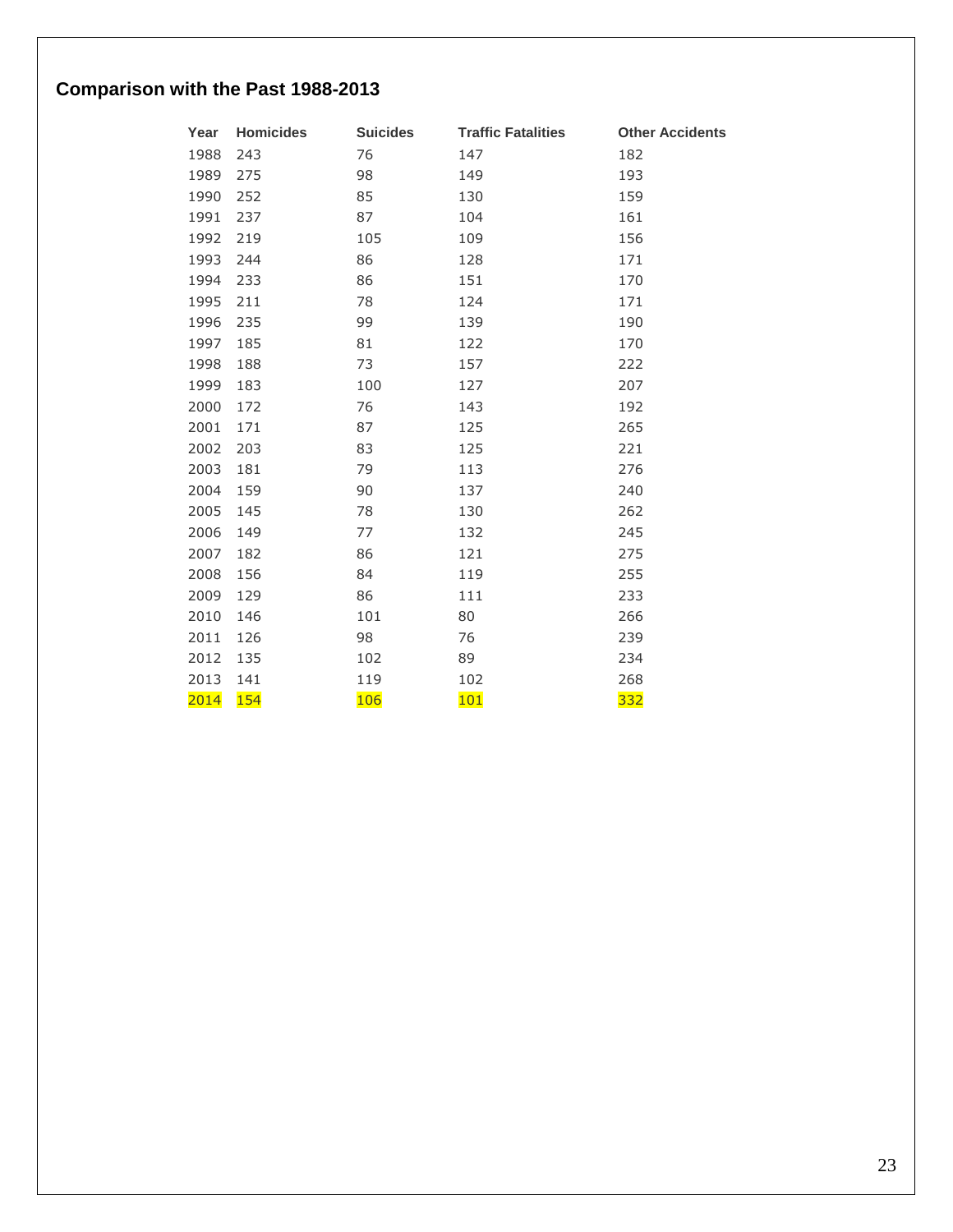|           |      |      | Year Total Cases Certified Autopsies External Exams* Scenes** Total Bodies |      |             |
|-----------|------|------|----------------------------------------------------------------------------|------|-------------|
|           |      |      |                                                                            |      | Examined*** |
| 1997 2109 | 1380 | 812  | 160                                                                        | 776  | 1180        |
| 1998 2234 | 1497 | 966  | 248                                                                        | 888  | 1424        |
| 1999 2199 | 1407 | 885  | 304                                                                        | 842  | 1357        |
| 2000 2098 | 1349 | 784  | 331                                                                        | 832  | 1331        |
| 2001 2014 | 1361 | 831  | 355                                                                        | 885  | 1406        |
| 2002 2063 | 1326 | 843  | 302                                                                        | 930  | 1322        |
| 2003 2298 | 1312 | 860  | 412                                                                        | 960  | 1554        |
| 2004 2254 | 1324 | 874  | 310                                                                        | 883  | 1312        |
| 2005 2171 | 1322 | 887  | 369                                                                        | 896  | 1427        |
| 2006 2212 | 1401 | 921  | 436                                                                        | 890  | 1495        |
| 2007 2238 | 1403 | 1002 | 365                                                                        | 921  | 1482        |
| 2008 2271 | 1386 | 940  | 303                                                                        | 894  | 1420        |
| 2009 2371 | 1418 | 893  | 456                                                                        | 856  | 1441        |
| 2010 2477 | 1416 | 910  | 367                                                                        | 848  | 1414        |
| 2011 2337 | 1299 | 868  | 338                                                                        | 780  | 1321        |
| 2012 2241 | 1315 | 832  | 391                                                                        | 825  | 1313        |
| 2013 2429 | 1454 | 952  | 442                                                                        | 1032 | 1511        |
| 2014 2594 | 1583 | 1027 | 525                                                                        | 1084 | 1635        |

\* Indicates external exams plus views \*\* Indicates on-site scene investigation

\*\*\* Indicates cases in which body was examined by an investigator and/or medical examiner

For additional information, go to<http://www.fultoncountyga.gov/fcme-statistical-information> for office statistics. Go to <http://www.fultoncountyga.gov/fcme-special-reports-and-registries></u> for previous years' annual reports.

Note that since 2012, total case load has increased by 16% and number of autopsies has increased by 23%. Some, but not all of this increase has resulted from an increase in drug-caused deaths, especially heroin.